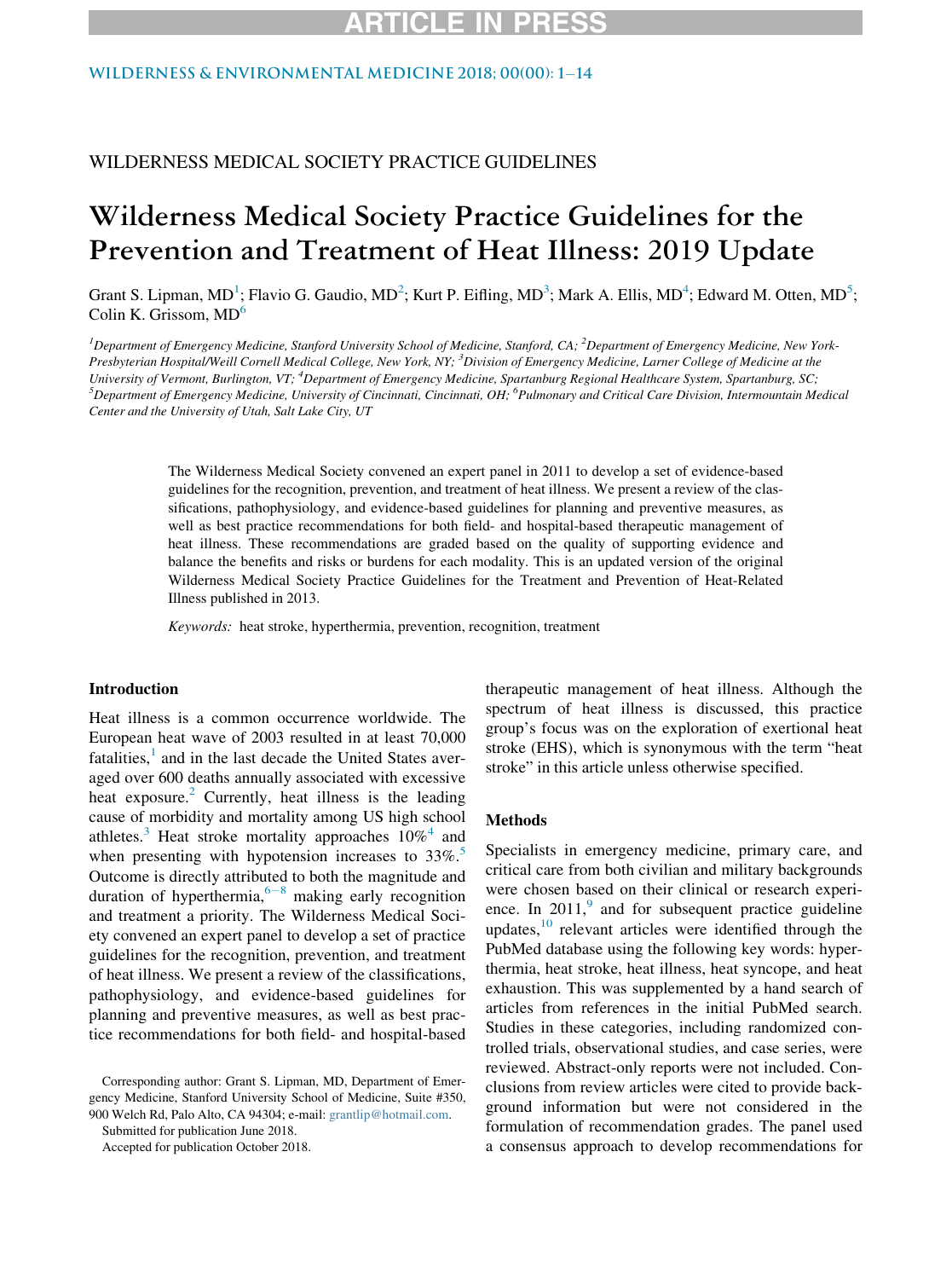the recognition and management of heat illness, with level of evidence assigned according to methodology stipulated by the American College of Chest Physicians for grading of evidence and recommendations (Supplementary Table 1). These recommendations are graded based on the quality of supporting evidence and balance between the benefits and risks or burdens for each modality or intervention.

#### Definition of heat illness

Heat illness can be manifested as a spectrum of disease from minor to severe, such as heat cramps, heat syncope, heat exhaustion, and life-threatening heat stroke. Hyperthermia is a deviation above the body's normal physiologic setpoint and should be considered separately from the concept of heat illness. It is an expected physiologic response when core body temperature rises as a result of exposure to elevated ambient temperatures or when internally generated heat from muscular activity accumulates faster than it can be dissipated. Hyperthermia is a natural outcome of exertion, and increased metabolic rate has been shown to be the most important factor in elevation of body temperature. $11$  Studies of asymptomatic runners have found 15 to 56% with core temperatures >40°C and  $11\%$  >42°C.<sup>[12,13](#page-10-1)</sup> As such, absolute temperature thresholds alone should not be routinely applied to asymptomatic individuals as a pathologic indicator of heat illness.

<span id="page-1-0"></span>As with any syndrome, the terms used to define heat illness do not necessarily confer direct cause and effect but rather a strong contextual association that may have descriptive, prognostic, and epidemiological merit, if not pathophysiologic precision.<sup> $14,15$ </sup> Heat cramps were initially defined in the 1930s to describe the clinical phenomenon of involuntary diffuse large-muscle contractions associated with exertion in hot environments.<sup>16</sup> These heat cramps are likely distinct from the focal muscle cramping in an ath-lete during repetitive exercises.<sup>[17](#page-10-4)</sup> Dehydration and electrolyte disturbances have been associated with heat cramps, <sup>18</sup> and isotonic rehydration has been found to be restorative.<sup>16</sup> Heat edema is a benign self-limiting condition. Interstitial fluid accumulates in dependent extremities as a result of hydrostatic pressure, vascular leak, and cutaneous vasodilation. Heat syncope refers to a multifactorial syndrome involving transient loss of consciousness in the context of heat exposure with a relatively rapid return to normal function and baseline. Contributing factors may include peripheral vasodilation, orthostatic pooling of blood, prolonged standing, advanced age, dehydration, and coexisting medical conditions such as ischemic heart disease that reduces cardiac output. Although syncope can occur in both milder and more severe forms of heat illness, heat syncope generally refers to a more benign clinical condition that should resolve with rest and possibly rehydration at comfortable ambient temperatures.<sup>[19,21](#page-10-6)</sup> Syncope may also occur during exertion from impaired baroreceptor reflex and lower extremity venous pooling in the absence of hyperthermia or dehydra-tion, a syndrome known as exercise-associated collapse.<sup>[19](#page-10-6)</sup>

Heat exhaustion results from exposure to high ambient temperature or strenuous exertion. It manifests as a constellation of symptoms that range from uncomfortable to debilitating<sup>[6,21](#page-9-5)</sup> and may limit continuation of exercise in the heat.<sup>[6](#page-9-5)</sup> Symptoms are variable and may include weakness, fatigue, thirst, headache, nausea, dizziness, and muscle aches. $2<sup>1</sup>$  This mild to moderate heat illness may progress to heat stroke if left untreated or unrecognized in a hot environment, although heat stoke does occur as a fulminant illness without preceding heat exhaustion. Heat stroke is traditionally defined as a core temperature above  $40^{\circ}$ C (104 $^{\circ}$ F) with central nervous system involvement (eg, encephalopathy, seizures, or coma). Heat stroke is generally divided into 2 categories: classic heat stroke resulting from passive exposure to high environmental temperatures and EHS resulting from pathologic

Table 1. Categories of heat illness

| Condition       | Definition                                                                                                                                                                                                                                                                                                                                                    |  |
|-----------------|---------------------------------------------------------------------------------------------------------------------------------------------------------------------------------------------------------------------------------------------------------------------------------------------------------------------------------------------------------------|--|
| Hyperthermia    | A rise in body temperature above the hypo-<br>thalamic set point when heat-dissipating<br>mechanisms are impaired (by clothing or<br>insulation, drugs, or disease) or over-<br>whelmed by external (environmental) or<br>internal (metabolic) heat production.                                                                                               |  |
| Heat edema      | Dependent extremity swelling due to intersti-<br>tial fluid pooling.                                                                                                                                                                                                                                                                                          |  |
| Heat cramps     | Exercise-associated painful involuntary<br>muscle contractions during or immediately<br>after exercise.                                                                                                                                                                                                                                                       |  |
| Heat syncope    | Transient loss of consciousness with sponta-<br>neous return to normal mentation.                                                                                                                                                                                                                                                                             |  |
| Heat exhaustion | Mild to moderate heat illness due to exposure<br>to high environmental heat or strenuous<br>physical exercise; signs and symptoms<br>include intense thirst, weakness, discom-<br>fort, anxiety, dizziness, syncope; core tem-<br>perature may be normal or slightly elevated<br>$>37^{\circ}$ C (98.6 $^{\circ}$ F) but <40 $^{\circ}$ C (104 $^{\circ}$ F). |  |
| Heat stroke     | Severe heat illness characterized by a core<br>temperature $>40^{\circ}$ C (104 $^{\circ}$ F) and central<br>nervous system abnormalities such as<br>altered mental status (encephalopathy),<br>seizure, or coma resulting from passive<br>exposure to environmental heat (classic<br>heat stroke) or strenuous exercise (exer-<br>tional heat stroke).       |  |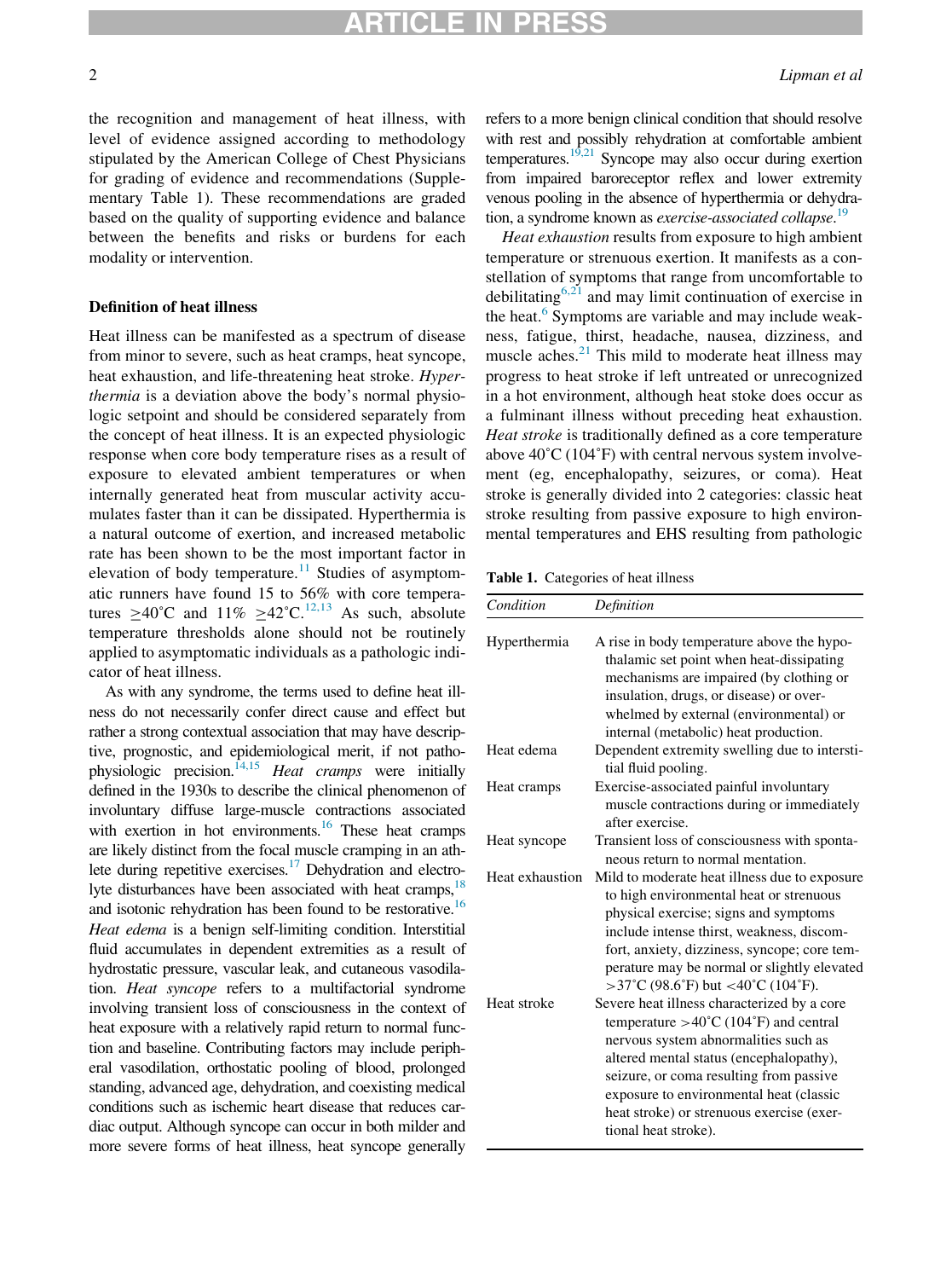#### WMS Practice Guidelines for Heat-Related Illness 3

(nonphysiologic) hyperthermia during strenuous exercise [\(Table 1](#page-1-0)). $^{22}$  $^{22}$  $^{22}$ 

#### Heat dissipation and pathophysiology

Heat loss is controlled by peripheral centers in the skin and organs and the central nervous system via the hypothalamus, with a greater cooling response to temperature elevation via central sensors.<sup>23</sup> A temperature gradient exists between the body core and skin that promotes heat dissipation when core temperature is higher than surface temperature. A rise in blood temperature by less than 1˚C triggers hypothalamic thermoregulation to increase blood flow to the skin by up to 8 L $\cdot$ min<sup>-1</sup> via sympathetic cutaneous vasodilation, with sixfold blood flow increases to the forearms and the arteriovenous anastomotic microvascular structures deep to the glabrous skin areas, with their unique intrinsic heat transfer capabilities. $24,25$  As blood is shunted to the periphery to facilitate heat loss, renal and splanchnic perfusion is reduced by  $30\%$ .<sup>24</sup>

<span id="page-2-0"></span>However, when the core temperature increases during exercise and skin temperature also rises as a result of the environment or internal heat production, heat dissipation is reduced. Similarly, when the body's metabolic heat production outpaces heat transfer, core temperature rises, and heat illness can occur.<sup>[26](#page-10-11)</sup> Heat stroke occurs when internal core temperatures rise above a critical level, leading to a cascade of cellular and systemic responses. These responses include thermoregulatory dysfunction, an acute phase response, and a heat shock protein response. The acute phase response to heat stress involves an inflammatory reaction of interleukins, cytokines, and proteins that progresses in a sequence similar to that seen in sepsis. It is theorized that an exaggerated acute phase and inflammatory response mark the progression from heat stress to heat stroke, possibly incited by the hypoperfused gastrointestinal tract. $22$  Increased mucosal permeability from inflammatory mediators allows endotoxins from the gut to enter the systemic circulation. This combination of endotoxemia and cascade of inflammatory cytokines leads to alterations in the microcirculation, further endothelial and tissue injury, and impaired thermoregulation, thus precipitating heat stroke and hypotension. An overlapping hypothesis presupposes that at a similar threshold temperature, the expression of protective heat-shock proteins is altered, decreasing their ability to prevent thermal denaturation of structural proteins and enzymes that start to fail at a cellular level, with ensuing end organ dysfunction.[22,27](#page-10-8) At critical levels of hyperthermia, heat causes direct tissue injury and death via apoptosis or necrosis, with the severity of injury dictated by both the level and duration of thermal stress.<sup>[28,29](#page-10-12)</sup> This complex constellation of overlapping events leads to thermoregulatory failure, heat stroke, and circulatory shock.

### Prevention and planning

The proverb that "an ounce of prevention is worth a pound of cure" is especially apt in light of the potentially fatal nature of heat illness. Deliberate strategies for prevention should be included when planning for activities with a credible risk. Structured risk assessments can be built and validated for population-level use,  $30,31$  or the practitioner considering a particular scenario should consider the risk incurred by the individual participant's factors including physiology, the environment, and the planned athletic activity.<sup>3</sup>

### INDIVIDUAL FACTORS

Any condition that limits heat loss through the skin may lead to heat retention, including hypohydrosis, extensive scars, and diminished cardiopulmonary reserve at the extremes of age. Small studies have linked acute sunburn with impaired sweating, which persisted for 7 d, consid-erably longer than the associated pain and erythema.<sup>[33,34](#page-10-15)</sup> Impaired sweating is a risk factor for heat accumulation, but otherwise the risks of sunburn are of indeterminate clinical significance.

Certain drugs can predispose individuals to heat injury by 2 primary pathways, increased heat production resulting from drug actions and compromised function of thermoregulatory centers  $(Table 2)$  $(Table 2)$ .  $35,36$ Moderate caffeine intake appears to have no detrimen-tal effect.<sup>[18](#page-10-5)</sup> A large prospective study of military

Table 2. Medications and drugs that may contribute to heat illness

| Alcohol                   |  |  |  |
|---------------------------|--|--|--|
| Alpha adrenergics         |  |  |  |
| Amphetamines              |  |  |  |
| Anticholinergics          |  |  |  |
| Antihistamines            |  |  |  |
| Antipsychotics            |  |  |  |
| Benzodiazepines           |  |  |  |
| Beta blockers             |  |  |  |
| Calcium channel blockers  |  |  |  |
| Clopidogrel               |  |  |  |
| Cocaine                   |  |  |  |
| <b>Diuretics</b>          |  |  |  |
| Laxatives                 |  |  |  |
| Neuroleptics              |  |  |  |
| Phenothiazines            |  |  |  |
| Thyroid agonists          |  |  |  |
| Tricyclic antidepressants |  |  |  |
|                           |  |  |  |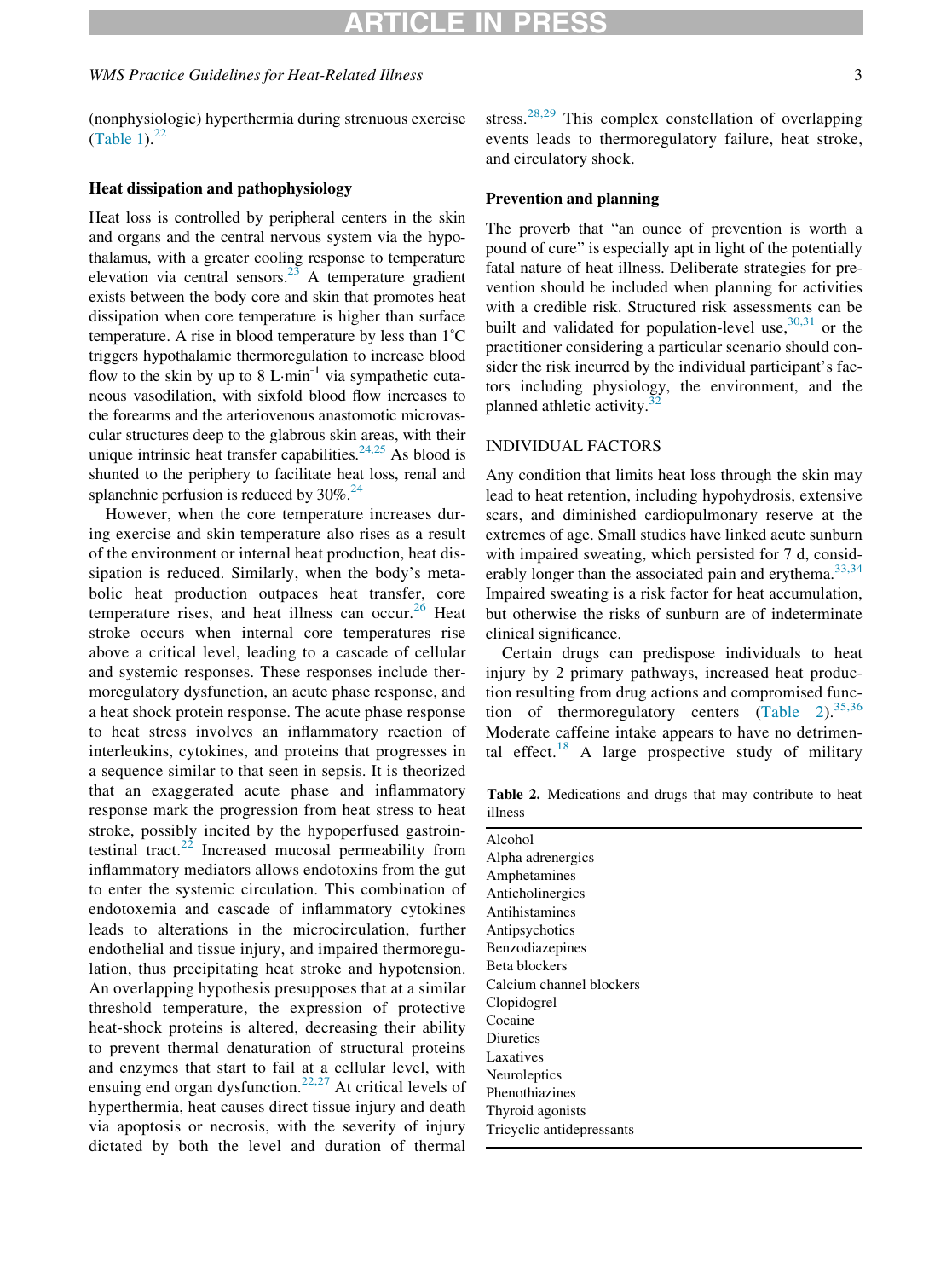## TICLE IN

recruits found a significantly increased risk of heat illness among those who were obese or overweight compared with fitter individuals.<sup>[37](#page-10-17)</sup>

Heat acclimatization, as induced by 1 to 2 h of heatexposed exertion per day over 10 to 14 d, results in reproducible adaptations that increase the body's ability to tolerate and divest heat.<sup>[38](#page-10-18)-[40](#page-10-18)</sup> These adaptations may persist for up to a month. $41,42$  Evidence suggests that a bout of heat stroke may acutely reset these thermoregulatory adaptations and cause elevated risk for subsequent heat injury for months after the initial event,<sup>[43](#page-10-20)</sup> although case reports indicate that heat tolerance can be recovered fully. $44,45$  Individuals with high levels of cardiopulmonary fitness tolerate more activity in heat-strained conditions and acclimatize to heat more rapidly because they have increased sweat volumes and higher subjective tolerance for activity when hyperthermic.

The most readily modifiable physiologic risk factor is hydration status. Although endurance athletes may comfortably tolerate weight losses of 3 to 4% during events,  $46,47$  fluid losses that result in a 2 to 3% decrease in body weight correlate with greater core temperatures at a given work load in the heat.<sup>[39,48,49](#page-10-22)</sup> Dehydration has been found to increase physiologic strain, decrease sweat rates, increase perceived exertion, and increased core temperatures.<sup>[23,50,51](#page-10-9)</sup>

Hyperhydration before activity has not been shown to have a significant effect on heat tolerance, nor has active body cooling before activity.<sup>[52](#page-11-1)</sup> One investigation on the effect of sex as a risk factor on thermal recovery was confounded by body mass index differences, such that no conclusion could be reached.<sup>[53](#page-11-2)</sup> The luteal phase of the menstrual cycle, which is associated with increased core temperatures, does not appear to induce heat intoler-ance in women on oral contraceptive pills.<sup>[54](#page-11-3)</sup> The physiology of pediatric and elderly populations differs enough from healthy adults to warrant special considerations that are outside this panel's scope but are discussed at length elsewhere. $55-5$  $55-5$ 

Recommendations. Screen for significant pre-existing medical conditions (1B). Minimize use of medications that could limit the thermoregulatory response (1C). Recognize that an overweight body habitus is associated with greater risk of heat illness (1B). Promote regular aerobic activity before heat exposure (1C). Allow for acclimatization with 1 to 2 h per d of heat-exposed exertion for at least 8 days (1C). Ensure euhydration before activity (1B). Ensure ongoing rehydration with a "drink to thirst" approach sufficient to prevent >2% loss of body weight (1B). Consider history of heat injury as a reversible risk factor for recurrence (1C).

#### ENVIRONMENTAL CONSIDERATIONS

The body and the environment exchange heat through several mechanisms: conduction (heat transfer from the body to the surrounding environment along a temperature gradient by direct contact), evaporation (heat transfer from the body to sweat, resulting in transition of water from the liquid to vapor phase), thermal radiation (infrared rays given off by any mass as a function of the temperature of that mass), or convection (transfer of heat from the body to free fluids or gas moving across the skin surface).

As the environmental temperature increases, the body will eventually incur a net heat gain through conductive, convective, and radiative processes, leaving evaporation as the only cooling mechanism. The vaporization of 1.7 mL of sweat consumes 1 kcal of heat<sup>58</sup>; however, evaporative cooling is less effective in highly humid environments, which have a lower water vapor pressure difference between the sweat on the skin and the water in the surrounding air. The wet-bulb globe temperature index (WBGT) is a composite index of temperature, humidity, and solar radiation that expresses the total thermal strain that an individual experiences. A series of WBGT values can be designated as cautionary warnings and triggers to activate guidelines for rehydration, active cooling, and limitations (or even cancellation) of physical activity. $34$  An alternative to the WBGT that is more readily available is the heat index, which is a measure of the contribution that high temperature and high humidity (expressed as either relative humidity or dew point temperature) make in reducing the body's ability to cool itself. Although the wet bulb globe temperature is a metric likely not readily available to individual medical practitioners, its current use by military,<sup>59</sup> occupational, $60$  and civilian groups<sup>26,55</sup> makes it the standard when discussing environmental thermal strain and choosing activity levels for ambient conditions. Guidelines that correlate the heat index with the risk of heat injury and outline parameters for limiting physical activity are readily available. $61$ 

Recommendation. WBGT should be used for the assessment of heat risk (1A).

#### ACTIVITY CONSIDERATIONS

The metabolic thermal output of an activity is the product of its intensity and duration. The accumulation of heat by the body is tempered in some circumstances by an activity that can enhance heat transfer with the environment (eg, water convection on a swimmer or wind past a cyclist). Occupational,  $60,62$  military,  $59$  and medical<sup>[24](#page-10-11)</sup> guidelines recommend breaks in proportion to metabolic demand and ambient conditions, but there are few studies examining how to optimize the dosing of breaks.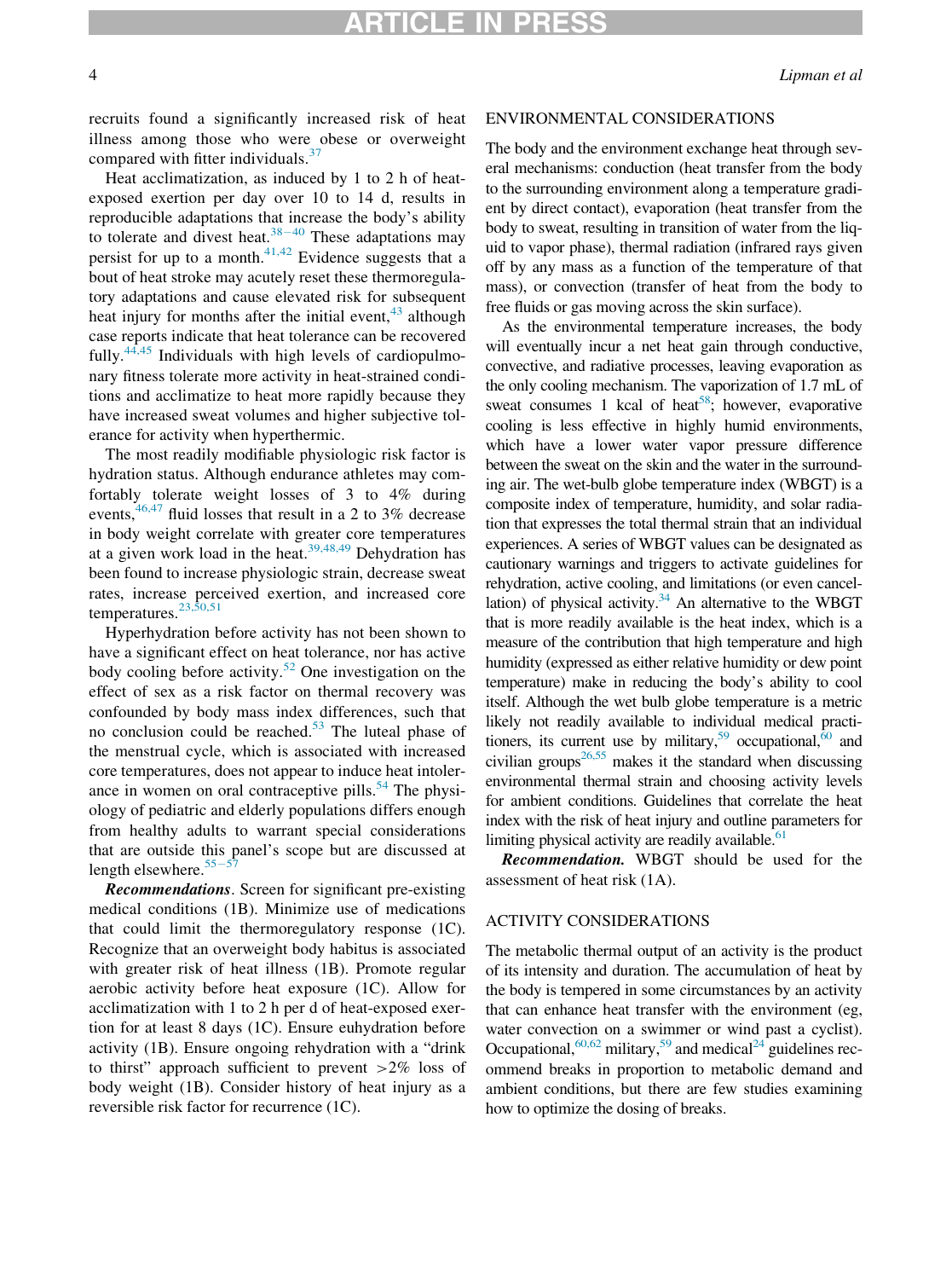#### WMS Practice Guidelines for Heat-Related Illness 5

<span id="page-4-0"></span>Recommendation. Consider which mechanisms of heat accumulation or dissipation are dominant during an activity, and consider heat loss as a key feature of breaks (1C).

#### CLOTHING AND EQUIPMENT

Clothing or other equipment worn during an activity may limit or enhance the body's thermoregulatory efficiency. Of particular importance is equipment that occludes regions of skin, resulting in compromise of evaporative, convective, radiative, or conductive heat transfer. For example, the American football uniform prevents full heat exchange across much of the torso and head and can therefore contribute to heat accumulation,  $63 \sinh 1$  $63 \sinh 1$  to military helmets and body armor. $64$  Preventing heat exchange may be protective, as in the case of firefighting gear that prevents heat in a superheated environment from entering the body by conduction or radiation. Sports medicine guidelines and military occupational guidelines have set examples of systematic reductions in clothing and equipment based on WBGT thresholds. $26,65$ 

Recommendation. Clothing and equipment for a given activity should be evaluated and modified as needed to optimize evaporative, convective, conductive, and radiative heat exchange or isolation (1C).

#### <span id="page-4-1"></span>Field treatment

<span id="page-4-2"></span>Optimal field management of heat illness may be challenging because of resource limitations or extreme settings. The ideal treatment, as emphasized in the previous section, is prevention via avoiding high-exertion activities in exposed or hot areas. The method and aggressiveness of cooling in the field depend on the type of heat illness encountered [\(Table 3\)](#page-4-0). Regardless of the underlying cause, removal from the heat and rapid cooling is critical because the extent of morbidity is directly related to both to the degree and duration of hyperthermia. $8,37,66-69$  $8,37,66-69$  $8,37,66-69$  $8,37,66-69$  All treatment in the field is first directed to stabilization of the patient's airway, breathing, and circulation before proceeding to more specific cooling therapy. If no life-threatening complications exist, the implementation of on-site cooling before evacua-tion should be implemented [\(Figure 1\)](#page-5-0).<sup>26</sup> In transitioning patient care to emergency medical service providers, it is important to communicate any cooling techniques begun in the field and to emphasize continued cooling of the patient by best available means en route to the destination.

## MINOR HEAT ILLNESS TREATMENT

There is scant evidence supporting treatments of minor and moderate heat illness. Most treatments are anecdotal but effective and generalizable from the evidence-based treatment for more severe forms of heat illness [\(Table 3](#page-4-0)).

Table 3. Heat illness treatments

| Severity of heat-<br>related illness | Diagnosis       | <b>Treatment</b>                                                                                            |
|--------------------------------------|-----------------|-------------------------------------------------------------------------------------------------------------|
| Mild                                 | Heat cramps     | Oral isotonic or hyper-<br>tonic fluid replacement                                                          |
|                                      | Heat edema      | Extremity elevation<br>Compression stockings                                                                |
| Moderate                             | Heat syncope    | Remove from heat source<br>Passive cooling<br>Oral isotonic or hyper-                                       |
|                                      | Heat exhaustion | tonic fluid hydration<br>Remove from heat source<br>Evaporative, convective,<br>or conductive cooling       |
|                                      |                 | Oral or intravenous iso-<br>tonic or hypertonic fluid<br>hydration                                          |
| Severe                               | Heat stroke     | Remove from heat source<br>Supportive care of airway,<br>breathing, and circulation<br>Cold water immersion |
|                                      |                 | Whole-body conductive<br>cooling<br>Intravenous hydration <sup>a</sup>                                      |
|                                      |                 | Evacuation <sup>b</sup>                                                                                     |

<sup>a</sup> Intravenous hydration with isotonic (0.9% sodium chloride) or hypertonic (D5NS) fluids, with 3% sodium chloride indicated if concern for exercise-associated hyponatremia as cause of encephalopathy. <sup>b</sup> Initiate emergency medical services if unable to rapidly cool

patient, prolonged encephalopathy, or concern of multiorgan dysfunction.

Heat cramps, which are historically described as generalized, $16$  differ from the focal exercise-associated muscle cramps seen in endurance athletes. Heat cramps are relieved with oral salt solutions or electrolyte replacement that may be isotonic or hypertonic,  $16$  compared with exercise-associated muscle cramps that occur with neuromuscular fatigue and are relieved with passive stretching.<sup>70</sup> Heat edema is reversed by extremity elevation or wearing of compression stockings. Diuretics are ineffective and may worsen volume depletion. $71$ 

Heat syncope by definition is self-limiting. After consideration of other medical causes of syncope or resultant trauma from a fall, treatment consists of ensuring replacement of vascular volume with isotonic oral fluids and rest in a cool environment.<sup>[19](#page-10-6)</sup> Individuals at risk for heat syncope should move often and flex their larger leg muscles to prevent peripheral pooling of blood from cutaneous vasodilation. An individual with heat syncope is likely underacclimatized to the heat, and caution is warranted before immediate return to regular activity.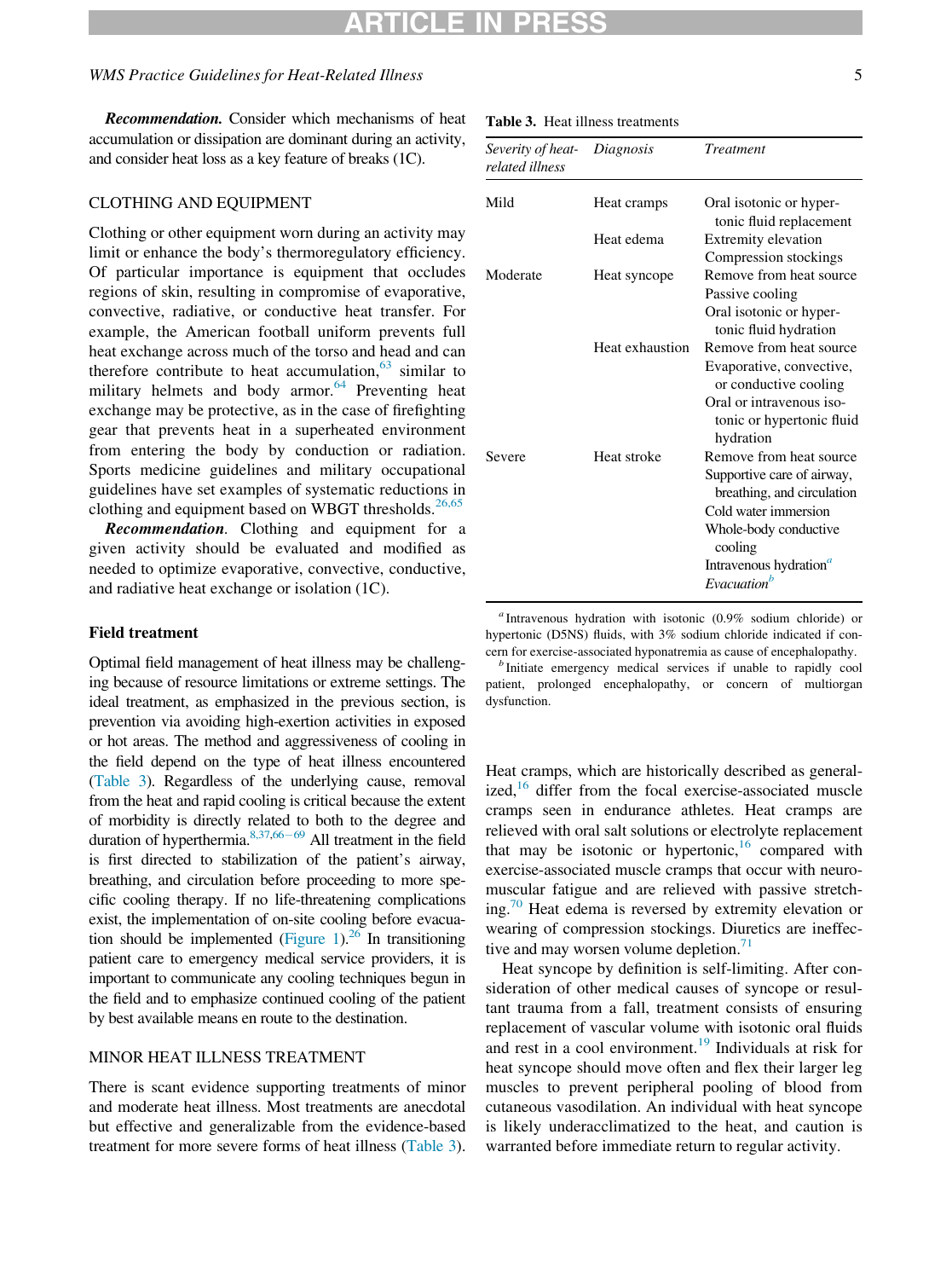<span id="page-5-0"></span>

Figure 1. Heat illness treatment algorithm.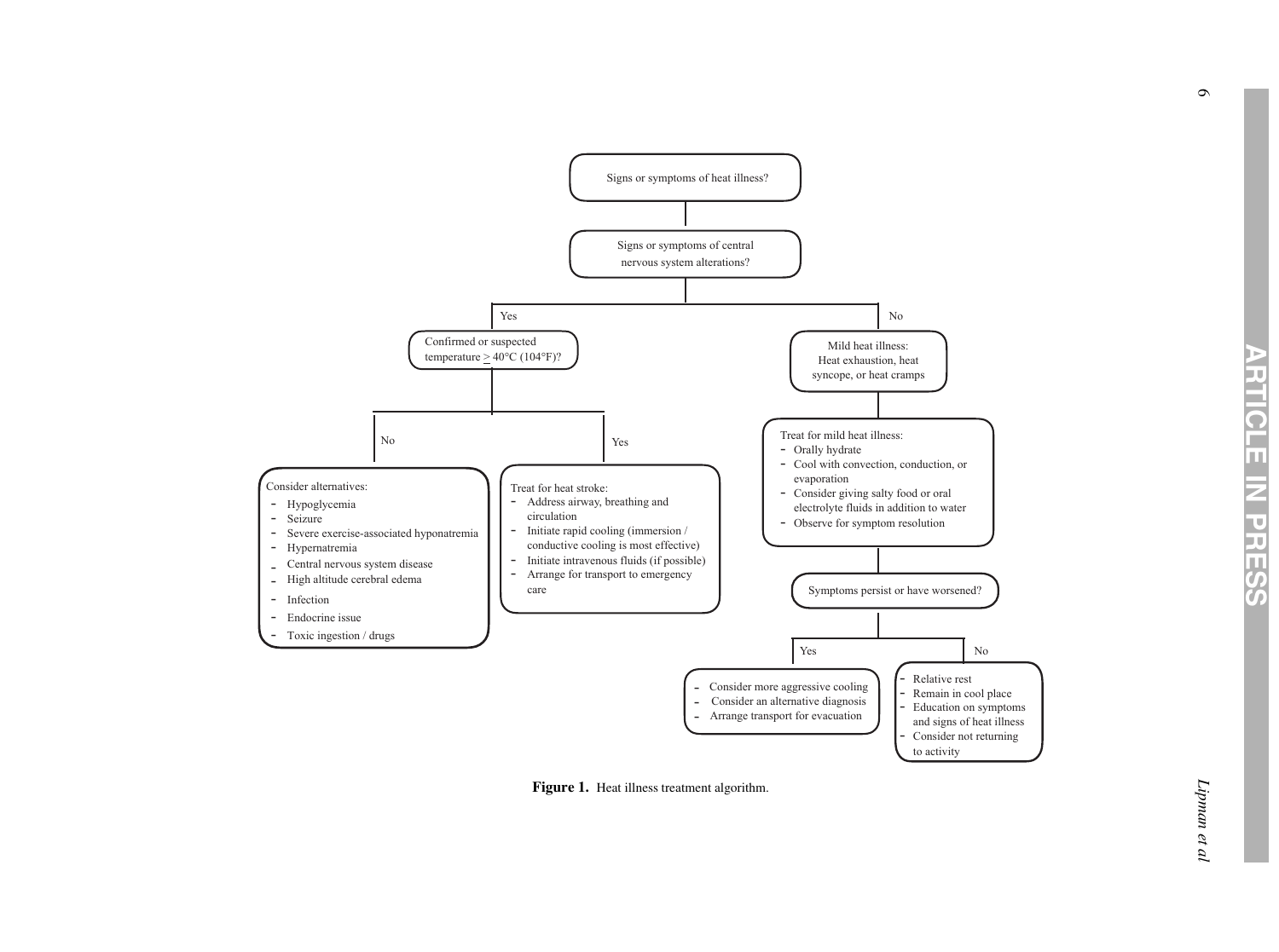## RTICLE IN

#### WMS Practice Guidelines for Heat-Related Illness 7 7

Heat exhaustion, like heat stroke, results from a combination of both cardiovascular and thermal strain, and various forms of rest and whole-body cooling are dictated by severity of symptoms. Mild cases generally resolve with removing the patient from the hot environment, cessation of physical activity, and rehydration with oral isotonic fluids. Severe heat exhaustion typically has more pronounced volume depletion and may require intravenous replacement of fluids as well as conductive and convective cooling. Because heat exhaustion can lead to cessation of physical activity and collapse, $6$  it is important to actively reverse the process of heat exhaustion, which can progress to heat stroke without proper cooling techniques. Case reports have linked heat exhaustion or acute heat stress to precipitating electrocardiogram changes, symptomatic arrhythmias, and cardiac arrest with features of underlying Brugada syndrome.<sup>72,73</sup>

Recommendation. Heat syncope patients whose event is recurrent and inconsistent with exercise-associated collapse or other clear explanation should be referred for further cardiology diagnostics (2C).

#### TEMPERATURE MEASUREMENT

When possible, obtaining an accurate body temperature is an important diagnostic step in differentiating heat stroke from less severe heat illness. Rectal temperature is widely considered the standard field measurement,  $25,67$ because it is a reliable and practical measure of core temperature that is more accurate than temporal, axillary, oral, or aural thermometry.<sup>[74,75](#page-11-15)</sup> Esophageal and ingestible thermistors have been validated and provide a more accurate measurement of core temperature but are impractical in the wilderness setting. Rectal temperature measurement carries implicit challenges in maintaining patient privacy and hygiene, so initial assessment and aggressive cooling should be implemented based on the clinical suspicion, regardless of the degree of hyperthermia or mode of measurement.

Recommendations. When available, rectal temperature should be considered the most accurate measurement of core hyperthermia compared to axillary, oral, or aural thermometry (1B). In a hyperthermic individual with an altered sensorium, the initiation of empiric cooling for heat stroke should not be delayed by a measurement value that may be below the diagnostic threshold of  $40^{\circ}$ C (1B).

## PASSIVE COOLING

Simple measures can be easily taken to reduce the patient's exposure to heat. Moving the victim into the shade can externally decrease the ambient temperature; however, this is most effective when temperatures are  $\langle 20^{\circ}$ C (68 $^{\circ}$ F).<sup>67</sup> Conduction of heat from the ground can be decreased by placing the victim on cool ground, if available, or on an insulating barrier such as sleeping pad or sleeping bag. Loosening or removing any tight-fitting clothing to optimize air circulation aids in convective heat exchange. $76$ 

Recommendation. Passive cooling measures should be used to minimize thermal strain and maximize heat loss (1C).

#### HYDRATION

Euhydration is an important factor in reducing hyper-thermia.<sup>[76,77](#page-11-17)</sup> Body water losses through increased sweat rates, vomiting, diarrhea, or insufficient oral intake increase the risk of potential heat injury resulting from poor hydration status. Dehydration predisposes patients to hyperthermia by decreasing sweat rates and increases thermal strain at a given temperature.<sup>[50](#page-11-18)[,77](#page-11-19)-[79](#page-11-19)</sup> Oral and intravenous hydration have been shown to be equally effective in replenishing water deficiencies related to heat stress.<sup>[77,80](#page-11-19)</sup>

Recommendation. Dehydration should be minimized in heat illness (1C).

Optimizing hydration in heat stroke decreases both the cardiovascular and thermal strain. In a heat stroke victim with altered mental status and risk of seizure, the intravenous route minimizes aspiration risk and subsequent airway compromise. Few data exist on the optimal intravenous fluid type and amount relating specifically to heat illness. Because those with EHS may be volume depleted from insensible fluid losses, the reasonable choices of replenishment are 1 to 2 L of isotonic (0.9% normal saline or normal saline with 5% dextrose) fluids. Because heat stroke can occur in both euhydrated and dehydrated individuals, care should be taken to not overhydrate patients (especially those with coronary comorbidity) because this may increase the risk of pulmonary edema.<sup>[79](#page-12-0)</sup> Any effort to provide hydration in suspected heat stroke should not delay rapid whole-body cooling.<sup>[82](#page-12-1)</sup> If intravenous hydration is provided, field monitoring of blood pressure, heart rate, lightening of urine color, and increase in urine output can help guide patient response and fluid status.

Recommendation. Intravenous fluids should be used for rehydration in EHS (1B).

Symptomatic exercise-associated hyponatremia may present similarly to heat exhaustion, $2<sup>1</sup>$  and the presence of altered mental status (eg, obtundation, coma, or seizures) without other explanation, such as hypoglycemia or trauma, in the absence of hyperthermia may indicate severe exercise-associated hyponatremia. This is a critical illness that ideally should be confirmed with serum sodium measurement, but in the absence of point-of-care testing the patient should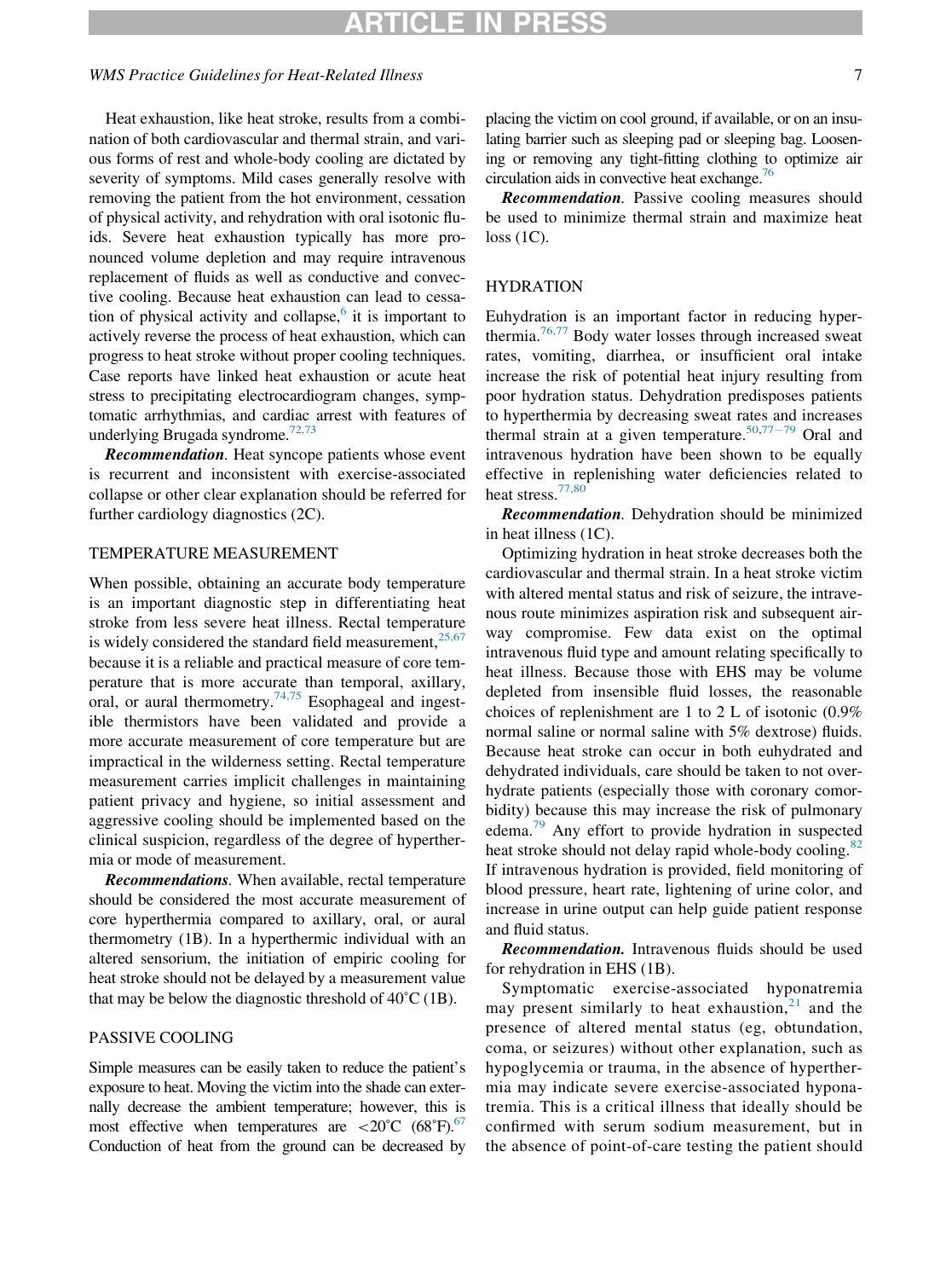empirically be resuscitated with up to 3, 100 mL 3% sodium chloride boluses given every 10 min, or until resolution of altered mental status, with rapid transfer to a medical facility. $83$ 

#### COLD WATER IMMERSION THERAPY

Cold water immersion therapy is the optimal field treatment to achieve rapid temperature reduction below critical levels in heat stroke. Immersion is a conductive method of cooling that takes advantage of water's high thermal conductivity, which is 24 times greater than that of air, $84$  and the high thermal gradient that exists between cold water and skin,<sup>[85](#page-12-4)</sup> which translates into a greater capacity for heat transfer. The colder the water, the faster the rate of cooling. $86$  The theoretical concern that cold-water immersion causes peripheral vasoconstriction and shivering that slow cooling, or may even increase the core temperature, is a prevalent misconception, possibly stemming from a misinterpretation of the "Currie response."[87](#page-12-6) This 18th century observation found an increase in the core temperature of shivering normothermic individuals by 0.1 to 0.2˚C. Although shivering has been observed in immersions lasting longer than  $10$  min in healthy volunteers,  $88,89$  such shivering may be less problematic in actual heat stroke patients with failing thermoregulation.<sup>90</sup> In addition, the hindrance of cooling EHS by heat-generating shivering has been physiologically refuted. $86,91$  Cold-water immersion is achieved by removing insulating clothes and equipment and submersing the patient's trunk and extremities in a bath of cold water or tub of ice water. Alternatively, water may be applied onto a patient covered in crushed ice and lying on a plastic sheet or tarp with its sides folded upright to keep the slurry in place ("tarp taco").  $92$ Ice water cooling has been shown to be twice as rapid in reducing core temperature as covering the body in soaked towels to enhance evaporative cooling (0.20˚ C·min<sup>-1</sup> vs  $0.11^{\circ}$ C·min<sup>-1</sup>).<sup>[66](#page-11-11)</sup>

In the field, using a natural body of water such as a stream, pond, river, or lake may be another treatment option. Special care should be taken to protect against currents and to ensure the head does not go underwater and the airway is protected; the patient should never be left alone owing to risk of aspiration and drowning. In lieu of a cold-water source, repeated dousing with cold water or snow, if available, is encouraged. Multiple military studies on immersion cooling of comparatively young and healthy EHS patients boast a 0% fatality rate, $93$  strongly supporting that rapid treatment with this cooling modality has the best outcomes.

Recommendation. Cold water immersion is the optimal cooling method for heat stroke (1A).

#### EVAPORATIVE COOLING

If immersion or conductive cooling is unavailable, evaporative cooling measures should be initiated by loosening or removing clothing and dousing the patient with cold water to maximize the water-vapor skin interface. $94$  Convection is then facilitated with air movement by fanning. Cooling by evaporation plus convection has been studied predominantly in patients with non-EHS, <sup>[95](#page-12-12)</sup> with mean cooling times of 40 to 68 min. $91,96$  Limited studies on traditional evaporative cooling have been done with EHS or heat exhaustion, with reported cooling rates half as fast as immersion cooling. $97$ 

**Recommendation.** Evaporative or convective cooling can be considered as adjunct cooling methods if cold water immersion is unavailable  $(1C)$ .

#### CHEMICAL COLD PACKS/ICE PACKS

There is a traditional advocacy for the use of ice packs or chemical cold packs strategically applied to the skin covering the neck, axillae, and groin to cool blood flow passing in the major vessels as an adjunctive cooling measure.<sup>98</sup> Limited studies show no benefit in heat reduction with ice packs or chemical cold packs applied to these areas.<sup>99,100</sup> Ice packs have been found to have greater cooling capacity than chemical cold packs, $101$  and if used, are most efficacious when wet and covering the entire body (to optimize conductive cooling).  $^{99}$  A small translational study applied chemical cold packs to the glabrous skin of the palms, soles, and cheeks and found twice the cooling rate over traditional major vascular locations,  $102$  using the high-capacity blood flow of the subcutaneous arteriovenous anastomoses.

Recommendations. Ice packs should be applied to cover the entire body (1C). If chemical cold packs are used, they should be applied to the cheeks, palms, and soles rather than the skin covering the major vessels (1C).

## ANTIPYRETICS

As clinicians, we generally treat elevated temperatures with antipyretics. This class of medications, such as ibuprofen and aspirin, works by inhibiting prostaglandin formation, and acetaminophen lowers the thermoregulatory setpoint. $103$  Although this may be elevated in infectious causes of hyperthermia, this is not the case in exercise-induced hyperthermia. Antipyretic drugs are ineffectual and should be avoided.<sup>[104,105](#page-12-20)</sup>

Recommendation. Antipyretics should be avoided in heat illness (2B).

#### Hospital treatment

Generally, patients with heat stroke should be transported to a medical facility capable of critical care management of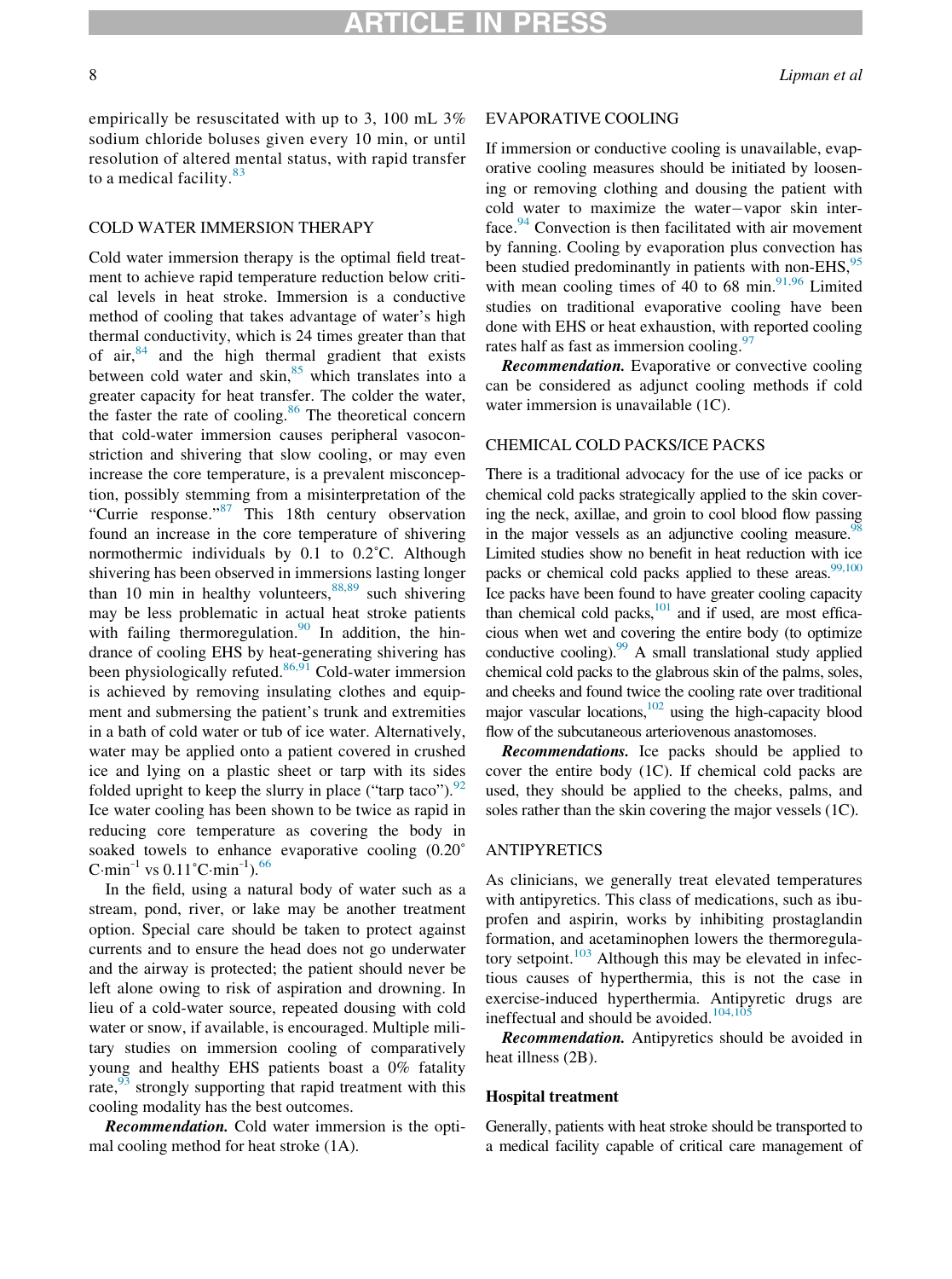## RTICLE IN

## WMS Practice Guidelines for Heat-Related Illness 9

patients with multiple organ failure. Exceptions to this guideline have included soldiers or athletes treated in the field with ice-water immersion *immediately* at the onset of EHS with complete resolution of symptoms and subsequent observation in a medical station or infirmary.<sup>106,107</sup> In a hospital setting, the primary goals of treatment for heat stroke are rapidly lowering core body temperature and supporting organ system function $^{22}$  because patients may develop multiple organ failure with shock, acute respiratory failure, acute kidney injury, disseminated intravascular coagulopathy, and intestinal ischemia. Depending on the patient's clinical status, supportive treatment may include administering supplemental oxygen, performing intubation and mechanical ventilation, establishing adequate intravascular access, restoring intravascular volume with intravenous isotonic crystalloid solution, placing a bladder catheter to monitor urine output, and initiating vasopressors to support blood pressure (after adequate volume resuscitation).

The evidence on different cooling methods has involved a heterogeneous range of subjects experiencing EHS or classic heat stroke. Of the studies comparing different cooling methods, those involving randomized trials generally have been performed on healthy volunteers with exercise-induced hyperthermia and have enrolled relatively few subjects. The remaining studies on treating heat stroke patients have for the most part been case series reports or nonrandomized comparisons of treatment methods, with considerable variations in the baseline characteristics of subjects from one study to the next. Such heterogeneity and variation have reduced the comparative conclusions that can be drawn. Despite this limitation, the historical record has promoted 2 methods of cooling in a hospital setting: 1) conductive cooling via cold water immersion of the patient; and 2) evaporative and convective cooling via the application of sprayed water and forced air currents over the body.

### CONDUCTIVE COOLING

Cold water immersion is safe and effective for young, athletic patients with EHS. A cooling protocol used for over 15 y involving an ice-water slurry has been applied effectively with no fatalities or adverse effects in hun-dreds of civilian and military individuals.<sup>[18,106,108](#page-10-5)</sup> Agitation, intolerance, or combativeness may occur in encephalopathic heat stroke patients, and benefits of immersive cooling should be balanced with the theoretical concerns of impaired access to an immersed patient who may require advanced cardiac monitoring or resuscitation, especially among older patients.  $90,94,109$  Coldwater immersion may be considered in non-EHS, although this may not be practical for the typically older patients with multiple comorbidities in the critical care

environment. $90,110$  In the absence of cold-water immersion, wetted ice packs covering the entire body can cool through conduction. $99$ 

Recommendations. Cold water immersion should be considered for EHS in the hospital setting (1A). Cold water immersion can be considered for treatment of classic heat stroke patients (1C).

### EVAPORATIVE AND CONVECTIVE COOLING

Evaporative cooling in elderly patients may offer several theoretical advantages, such as greater patient comfort and less agitation as well as easier access to patients who may need advanced monitoring or resuscitative procedures. In general, studies on evaporative and convective cooling have involved classic heat stroke patients and experimental volunteers with exercise-induced hyperthermia but not patients with actual EHS. The larger studies using a specially constructed device, termed a body cooling unit, have produced cooling rates ranging from  $0.04$  to  $0.11^{\circ}$ C·min<sup>-1</sup>, with an average cooling of time of 68 to 78 min and 10% mortality. $94,95$  No direct comparisons between the body cooling unit with cold water immersion are available, but extrapolation of cooling rates suggests evaporative and convective cooling is an order of magnitude less efficacious. Because classic heat stroke patients are more likely to be older, obese, and with medical conditions such as diabetes, high blood pressure, and heart disease, the evidence suggests that the evaporative plus convective cooling technique by wetting and fanning the skin has a passable hospital-based role in the treatment of classic heat stroke but cools more slowly than conductive cooling and is not indicated in EHS.

Recommendation. Evaporative and convective cooling may be considered in classic heat stroke in the hospital setting, but cooling rates with this method are inferior to those with conductive cooling. Evaporative and convective cooling is not indicated in EHS, unless effective conductive cooling is not available (1C).

## TARGET COOLING TEMPERATURES

The target cooling temperatures of EHS and exerciseinduced hyperthermia to less than 39˚C by ice water immersion have been well tolerated, with no fatalities, adverse outcomes, or core temperature "afterdrop" resulting in hypothermia[.18,106,108,111](#page-10-5) Practitioners should also be cautious of falsely elevated rectal temperature measurements in the recovery phase resulting from the insulating effect of body mass. $112$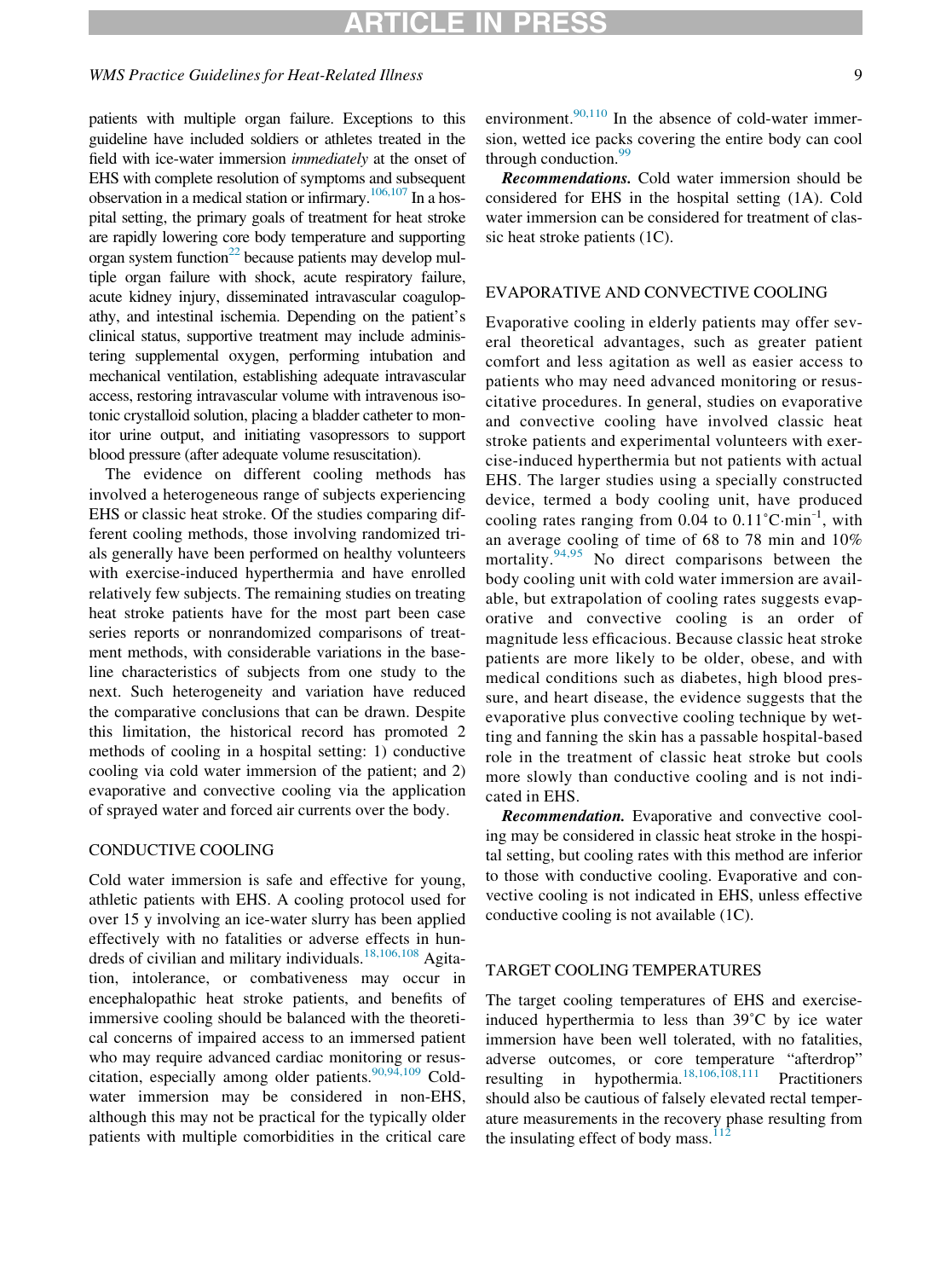Recommendation. Heat stroke patients should be cooled to a target temperature of no less than 39˚C (1B).

## ADJUNCTIVE COOLING TREATMENTS

If intravenous fluids are available, it is beneficial to use cold fluids (4˚C) whenever possible. These can decrease core temperature at a twofold rate compared with room temperature fluids but provide insufficient cooling as a primary treatment for heat stroke. More invasive techniques of body cavity lavage with cold isotonic fluid have been reported but have not been adequately stud-ied.<sup>[113,114](#page-13-1)</sup> Intravascular cooling catheters are suggested to decrease morbidity when added to evaporative and convective cooling. $11$ 

Recommendations. Cold intravenous fluids should be given for adjunctive cooling in heat stroke (1C). Intravascular cooling catheters or cold water lavage are not recommended primary treatments for heat stroke (2C).

#### <span id="page-9-0"></span>PHARMACOLOGIC TREATMENT

<span id="page-9-2"></span><span id="page-9-1"></span>No pharmacologic agent has been shown to be helpful as a treatment for heat stroke. Dantrolene has been used for treatment of malignant hyperthermia. It acts by impairing calcium release from the sarcoplasmic reticulum, thereby reducing the muscular rigidity and hypertonicity typical of this condition. A well-designed randomized clinical trial of dantrolene vs placebo in classic heat stroke found no difference in cooling rates or outcome, concluding that this pharmacologic treatment should not be used in heat stroke patients. $116$ 

<span id="page-9-4"></span><span id="page-9-3"></span>Recommendation. Dantrolene should be avoided for treatment of heat stroke patients (2B).

#### <span id="page-9-5"></span>Conclusion

<span id="page-9-8"></span><span id="page-9-7"></span><span id="page-9-6"></span>This article provides evidence-based guidelines for the prevention, recognition, and treatment of heat illness. Most of the available data are based on case series or extrapolation of results stemming from exercise-associated hyperthermia, which is an accepted research model, because randomized controlled trials for treatments of EHS are ethically challenging to justify. These guidelines apply the strength of the evidence to 2 distinct populations of heat stroke patients, and although the patient with EHS is more likely to be found in the wilderness environment, the medical provider should be aware of all therapeutic modalities and their inherent risks and benefits. We recommend that patients with heat stroke be cooled by conductive means by whole-body ice water or cold-water immersion (the preferential method in

EHS). Evaporative and convective cooling of classic heat stroke may be augmented with the addition of ice packs over the entire body to promote conductive cooling. Future areas of research should include direct comparisons of available cooling modalities in controlled models, as well as further evaluation of endovascular catheters and hospital-based systems for optimum cooling of critical patients.

Author Contributions: All authors contributed to manuscript conceptualization, data collection and review, and manuscript preparation.

Financial/Material Support: None. Disclosures: None.

#### Supplementary materials

Supplementary material associated with this article can be found in the online version at doi:[10.1016/j.](https://doi.org/10.1016/j.wem.2018.10.004) [wem.2018.10.004.](https://doi.org/10.1016/j.wem.2018.10.004)

#### References

- 1. [Robine JM, Cheung SL, Le Roy S, Van Oyen H, Griffiths](http://refhub.elsevier.com/S1080-6032(18)30199-6/sbref0001) [C, Michel JP, et al. Death toll exceeded 70,000 in Europe](http://refhub.elsevier.com/S1080-6032(18)30199-6/sbref0001) [during the summer of 2003.](http://refhub.elsevier.com/S1080-6032(18)30199-6/sbref0001) C R Biol. 2008;331(2):171–8.
- 2. [Xu J. QuickStats: Number of heat-related deaths, by](http://refhub.elsevier.com/S1080-6032(18)30199-6/sbref0002) [sex](http://refhub.elsevier.com/S1080-6032(18)30199-6/sbref0002)-[national vital statistics](http://refhub.elsevier.com/S1080-6032(18)30199-6/sbref0002) system, United States, [1999](http://refhub.elsevier.com/S1080-6032(18)30199-6/sbref0002)-2010. [MMWR Morb Mortal Wkly Rep](http://refhub.elsevier.com/S1080-6032(18)30199-6/sbref0002). 2012;61 [\(36\):729.](http://refhub.elsevier.com/S1080-6032(18)30199-6/sbref0002)
- 3. [Gilchrist J, Haileyesus T, Murphy M, Comstock RD,](http://refhub.elsevier.com/S1080-6032(18)30199-6/sbref0003) [Collins C, Yard E. Heat illness among high school athle](http://refhub.elsevier.com/S1080-6032(18)30199-6/sbref0003)[tes](http://refhub.elsevier.com/S1080-6032(18)30199-6/sbref0003)-[United States, 2005](http://refhub.elsevier.com/S1080-6032(18)30199-6/sbref0003)-2009. [MMWR Morb Mortal](http://refhub.elsevier.com/S1080-6032(18)30199-6/sbref0003) Wkly Rep[. 2010;59\(32\):1009–13.](http://refhub.elsevier.com/S1080-6032(18)30199-6/sbref0003)
- 4. [Centers of Disease Control and Prevention. Heat-related](http://refhub.elsevier.com/S1080-6032(18)30199-6/sbref0004) [illnesses and deaths](http://refhub.elsevier.com/S1080-6032(18)30199-6/sbref0004)-[United States, 1994](http://refhub.elsevier.com/S1080-6032(18)30199-6/sbref0004)-1995. [MMWR](http://refhub.elsevier.com/S1080-6032(18)30199-6/sbref0004) [Morb Mortal Wkly Rep](http://refhub.elsevier.com/S1080-6032(18)30199-6/sbref0004). 1995;44(25):465–8.
- 5. [Austin MG, Berry JW. Observations on one hundred](http://refhub.elsevier.com/S1080-6032(18)30199-6/sbref0005) [cases of heatstroke.](http://refhub.elsevier.com/S1080-6032(18)30199-6/sbref0005) J Am Med Assoc. 1956;161(16): [1525–9.](http://refhub.elsevier.com/S1080-6032(18)30199-6/sbref0005)
- 6. [Adolph EF. Tolerance to heat and dehydration in several](http://refhub.elsevier.com/S1080-6032(18)30199-6/sbref0006) species of mammals. Am J Physiol[. 1947;151\(2\):564–75.](http://refhub.elsevier.com/S1080-6032(18)30199-6/sbref0006)
- 7. [Overgaard J, Suit HD. Time-temperature relationship in](http://refhub.elsevier.com/S1080-6032(18)30199-6/sbref0007) [hyperthermic treatment of malignant and normal tissue in](http://refhub.elsevier.com/S1080-6032(18)30199-6/sbref0007) vivo. Cancer Res[. 1979;39\(8\):3248–53.](http://refhub.elsevier.com/S1080-6032(18)30199-6/sbref0007)
- 8. [Vicario SJ, Okabajue R, Haltom T. Rapid cooling in clas](http://refhub.elsevier.com/S1080-6032(18)30199-6/sbref0008)[sic heatstroke: effect on mortality rates.](http://refhub.elsevier.com/S1080-6032(18)30199-6/sbref0008) Am J Emerg Med[. 1986;4\(5\):394–8.](http://refhub.elsevier.com/S1080-6032(18)30199-6/sbref0008)
- 9. [Lipman GS, Eifling KP, Ellis MA, Gaudio FG, Otten EM,](http://refhub.elsevier.com/S1080-6032(18)30199-6/sbref0115) [Grissom CK. Wilderness Medical Society practice guide](http://refhub.elsevier.com/S1080-6032(18)30199-6/sbref0115)[lines for the prevention and treatment of heat-related ill](http://refhub.elsevier.com/S1080-6032(18)30199-6/sbref0115)ness. [Wilderness Environ Med](http://refhub.elsevier.com/S1080-6032(18)30199-6/sbref0115). 2013;24(4):351–61.
- 10. [Lipman GS, Eifling KP, Ellis MA, Gaudio FG, Otten EM,](http://refhub.elsevier.com/S1080-6032(18)30199-6/sbref0116) [Grissom CK. Wilderness Medical Society practice guide](http://refhub.elsevier.com/S1080-6032(18)30199-6/sbref0116)[lines for the prevention and treatment of heat-related](http://refhub.elsevier.com/S1080-6032(18)30199-6/sbref0116) illness: 2014 update. [Wilderness Environ Med](http://refhub.elsevier.com/S1080-6032(18)30199-6/sbref0116). 2014;25 [\(4 Suppl\):S55–65.](http://refhub.elsevier.com/S1080-6032(18)30199-6/sbref0116)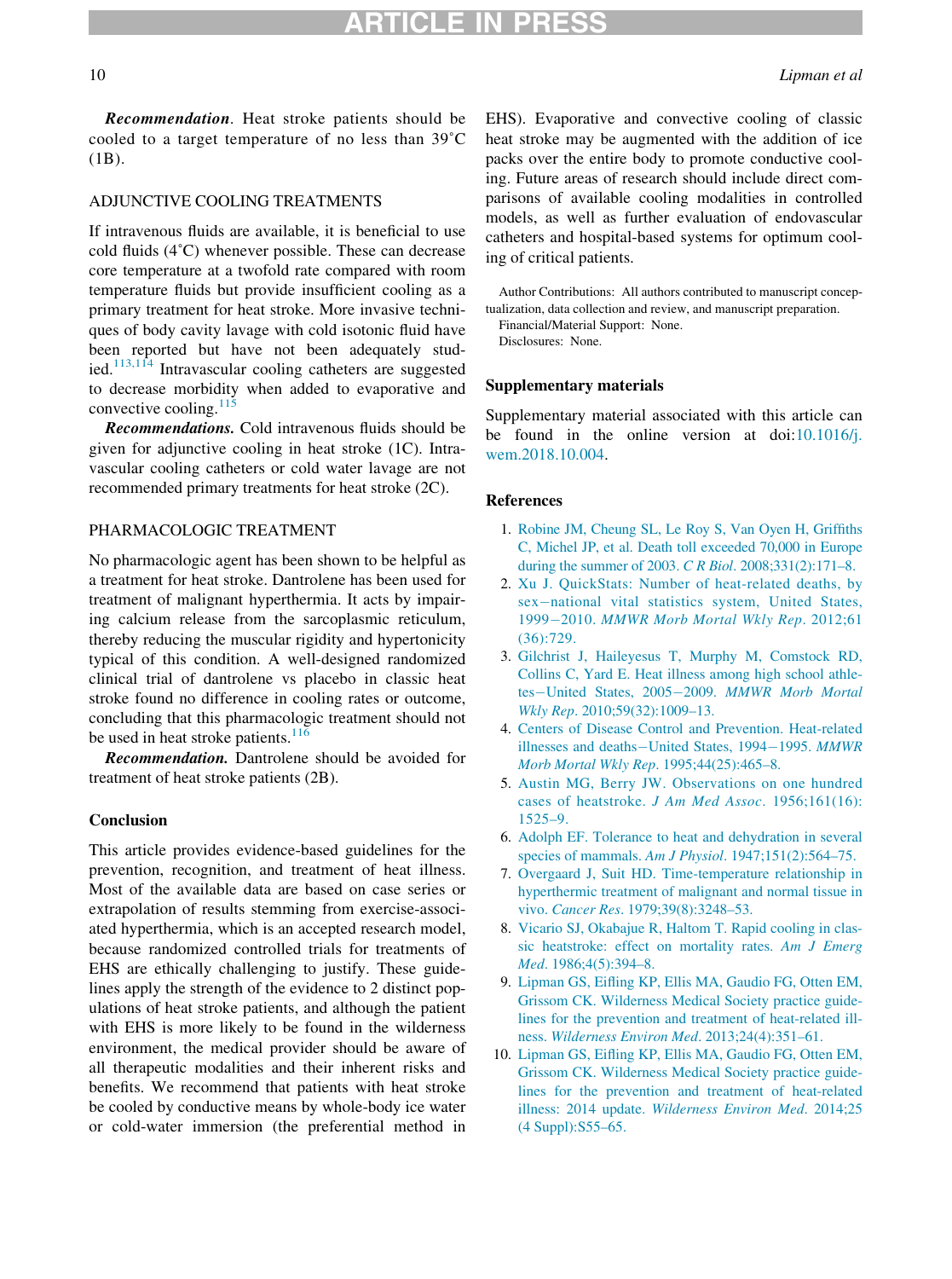#### WMS Practice Guidelines for Heat-Related Illness 11 and 2008 11 and 2008 11 and 2008 11 and 2008 11 and 2008 11

- <span id="page-10-0"></span>11. [Noakes TD, Myburgh KH, du Plessis J, Lang L, Lambert M,](http://refhub.elsevier.com/S1080-6032(18)30199-6/sbref0009) [van der Riet C, et al. Metabolic rate, not percent dehydra](http://refhub.elsevier.com/S1080-6032(18)30199-6/sbref0009)[tion, predicts rectal temperature in marathon runners.](http://refhub.elsevier.com/S1080-6032(18)30199-6/sbref0009) Med Sci Sports Exerc[. 1991;23\(4\):443–9.](http://refhub.elsevier.com/S1080-6032(18)30199-6/sbref0009)
- <span id="page-10-13"></span><span id="page-10-1"></span>12. [Byrne C, Lee JK, Chew SA, Lim CL, Tan EY. Continu](http://refhub.elsevier.com/S1080-6032(18)30199-6/sbref0010)[ous thermoregulatory responses to mass-participation dis](http://refhub.elsevier.com/S1080-6032(18)30199-6/sbref0010)tance running in heat. [Med Sci Sports Exerc](http://refhub.elsevier.com/S1080-6032(18)30199-6/sbref0010). 2006;38 [\(5\):803–10.](http://refhub.elsevier.com/S1080-6032(18)30199-6/sbref0010)
- <span id="page-10-14"></span>13. [Veltmeijer MT, Eijsvogels TM, Thijssen DH, Hopman](http://refhub.elsevier.com/S1080-6032(18)30199-6/sbref0011) [MT. Incidence and predictors of exertional hyperthermia](http://refhub.elsevier.com/S1080-6032(18)30199-6/sbref0011) [after a 15-km road race in cool environmental conditions.](http://refhub.elsevier.com/S1080-6032(18)30199-6/sbref0011) J Sci Med Sport[. 2015;18\(3\):333–7.](http://refhub.elsevier.com/S1080-6032(18)30199-6/sbref0011)
- <span id="page-10-15"></span><span id="page-10-2"></span>14. [Lipman GS, Eifling KP, Ellis MA, Gaudio FG, Otten EM,](http://refhub.elsevier.com/S1080-6032(18)30199-6/sbref0012) [Grissom CK. Keeping a broad perspective: reply regard](http://refhub.elsevier.com/S1080-6032(18)30199-6/sbref0012)[ing the Wilderness Medical Society practice guidelines](http://refhub.elsevier.com/S1080-6032(18)30199-6/sbref0012) [for the prevention and treatment of heat-related illness.](http://refhub.elsevier.com/S1080-6032(18)30199-6/sbref0012) [Wilderness Environ Med](http://refhub.elsevier.com/S1080-6032(18)30199-6/sbref0012). 2014;25(2):251–2.
- <span id="page-10-23"></span>15. [Nelson DA, Deuster PA, O'Connor FG, Kurina LM. Timing](http://refhub.elsevier.com/S1080-6032(18)30199-6/sbref0013) [and predictors of mild and severe heat illness among new mil](http://refhub.elsevier.com/S1080-6032(18)30199-6/sbref0013)itary enlistees. Med Sci Sports Exerc[. 2018;50\(8\):1603–12.](http://refhub.elsevier.com/S1080-6032(18)30199-6/sbref0013)
- <span id="page-10-16"></span><span id="page-10-3"></span>16. [Talbott JH, Michelsen J. Heat cramps. A clinical and](http://refhub.elsevier.com/S1080-6032(18)30199-6/sbref0014) chemical study. J Clin Invest[. 1933;12\(3\):533–49.](http://refhub.elsevier.com/S1080-6032(18)30199-6/sbref0014)
- <span id="page-10-4"></span>17. [Schwellnus MP. Cause of exercise associated muscle cramps](http://refhub.elsevier.com/S1080-6032(18)30199-6/sbref0015) [\(EAMC\)](http://refhub.elsevier.com/S1080-6032(18)30199-6/sbref0015)-altered neuromuscular [control, dehydration or](http://refhub.elsevier.com/S1080-6032(18)30199-6/sbref0015) [electrolyte depletion?](http://refhub.elsevier.com/S1080-6032(18)30199-6/sbref0015) Br J Sports Med. 2009;43(6):401–8.
- <span id="page-10-5"></span>18. [Costrini AM, Pitt HA, Gustafson AB, Uddin DE. Cardio](http://refhub.elsevier.com/S1080-6032(18)30199-6/sbref0016)[vascular and metabolic manifestations of heat stroke and](http://refhub.elsevier.com/S1080-6032(18)30199-6/sbref0016) [severe heat exhaustion.](http://refhub.elsevier.com/S1080-6032(18)30199-6/sbref0016) Am J Med. 1979;66(2):296-302.
- <span id="page-10-17"></span><span id="page-10-6"></span>19. [Asplund CA, O'Connor FG, Noakes TD. Exercise-associ](http://refhub.elsevier.com/S1080-6032(18)30199-6/sbref0017)[ated collapse: an evidence-based review and primer for](http://refhub.elsevier.com/S1080-6032(18)30199-6/sbref0017) clinicians. Br J Sports Med[. 2011;45\(14\):1157–62.](http://refhub.elsevier.com/S1080-6032(18)30199-6/sbref0017)
- <span id="page-10-18"></span>20. [Casa DJ, DeMartini JK, Bergeron MF, Csillan D, Eichner](http://refhub.elsevier.com/S1080-6032(18)30199-6/sbref0018) [ER, Lopez RM, et al. National Athletic Trainers' Associa](http://refhub.elsevier.com/S1080-6032(18)30199-6/sbref0018)[tion Position Statement: exertional heat illnesses.](http://refhub.elsevier.com/S1080-6032(18)30199-6/sbref0018) J Athl Train[. 2015;50\(9\):986–1000.](http://refhub.elsevier.com/S1080-6032(18)30199-6/sbref0018)
- <span id="page-10-22"></span><span id="page-10-7"></span>21. [Backer HD, Shopes E, Collins SL, Barkan H. Exertional](http://refhub.elsevier.com/S1080-6032(18)30199-6/sbref0019) [heat illness and hyponatremia in hikers.](http://refhub.elsevier.com/S1080-6032(18)30199-6/sbref0019) Am J Emerg Med[. 1999;17\(6\):532–9.](http://refhub.elsevier.com/S1080-6032(18)30199-6/sbref0019)
- <span id="page-10-8"></span>22. [Bouchama A, Knochel JP. Heat stroke.](http://refhub.elsevier.com/S1080-6032(18)30199-6/sbref0020) N Engl J Med. [2002;346\(25\):1978–88.](http://refhub.elsevier.com/S1080-6032(18)30199-6/sbref0020)
- <span id="page-10-19"></span><span id="page-10-9"></span>23. Sawka MN, Wenger CB. [Physiological Responses to](http://refhub.elsevier.com/S1080-6032(18)30199-6/sbref0021) Acute Exercise-Heat Stress[. Indianapolis, IN: Benchmark](http://refhub.elsevier.com/S1080-6032(18)30199-6/sbref0021) [Press; 1988.](http://refhub.elsevier.com/S1080-6032(18)30199-6/sbref0021)
- <span id="page-10-10"></span>24. [Rowell LB. Cardiovascular aspects of human thermoreg](http://refhub.elsevier.com/S1080-6032(18)30199-6/sbref0022)ulation. Circ Res[. 1983;52\(4\):367–79.](http://refhub.elsevier.com/S1080-6032(18)30199-6/sbref0022)
- <span id="page-10-24"></span>25. [Heller HC, Grahn DA. Enhancing thermal exchange in](http://refhub.elsevier.com/S1080-6032(18)30199-6/sbref0023) [humans and practical applications.](http://refhub.elsevier.com/S1080-6032(18)30199-6/sbref0023) Disrupt Sci Technol. [2012;1\(1\):11–9.](http://refhub.elsevier.com/S1080-6032(18)30199-6/sbref0023)
- <span id="page-10-20"></span><span id="page-10-11"></span>26. [Armstrong LE, Casa DJ, Millard-Stafford M, Moran DS,](http://refhub.elsevier.com/S1080-6032(18)30199-6/sbref0024) [Pyne SW, Roberts WO. American College of Sports Medi](http://refhub.elsevier.com/S1080-6032(18)30199-6/sbref0024)[cine position stand. Exertional heat illness during training](http://refhub.elsevier.com/S1080-6032(18)30199-6/sbref0024) and competition. [Med Sci Sports Exerc](http://refhub.elsevier.com/S1080-6032(18)30199-6/sbref0024). 2007;39(3):556–72.
- <span id="page-10-21"></span>27. [Leon LR, Helwig BG. Heat stroke: role of the systemic](http://refhub.elsevier.com/S1080-6032(18)30199-6/sbref0025) [inflammatory response.](http://refhub.elsevier.com/S1080-6032(18)30199-6/sbref0025) J Appl Physiol (1985). 2010;109 [\(6\):1980–8.](http://refhub.elsevier.com/S1080-6032(18)30199-6/sbref0025)
- <span id="page-10-12"></span>28. [Sakaguchi Y, Stephens LC, Makino M, Kaneko T, Strebel](http://refhub.elsevier.com/S1080-6032(18)30199-6/sbref0026) [FR, Danhauser LL, et al. Apoptosis in tumors and normal](http://refhub.elsevier.com/S1080-6032(18)30199-6/sbref0026)

[tissues induced by whole body hyperthermia in rats.](http://refhub.elsevier.com/S1080-6032(18)30199-6/sbref0026) Cancer Res[. 1995;55\(22\):5459–64.](http://refhub.elsevier.com/S1080-6032(18)30199-6/sbref0026)

- 29. [Buckley IK. A light and electron microscopic study of](http://refhub.elsevier.com/S1080-6032(18)30199-6/sbref0027) [thermally injured cultured cells.](http://refhub.elsevier.com/S1080-6032(18)30199-6/sbref0027) Lab Invest. 1972;26 [\(2\):201–9.](http://refhub.elsevier.com/S1080-6032(18)30199-6/sbref0027)
- 30. [Eberman LE, Cleary MA. Development of a heat-illness](http://refhub.elsevier.com/S1080-6032(18)30199-6/sbref0028) [screening instrument using the Delphi panel technique.](http://refhub.elsevier.com/S1080-6032(18)30199-6/sbref0028) J Athl Train[. 2011;46\(2\):176–84.](http://refhub.elsevier.com/S1080-6032(18)30199-6/sbref0028)
- 31. [Toloo GS, Fitzgerald G, Aitken P, Verrall K, Tong S. Are](http://refhub.elsevier.com/S1080-6032(18)30199-6/sbref0029) [heat warning systems effective?](http://refhub.elsevier.com/S1080-6032(18)30199-6/sbref0029) Environ Health. 2013;12:27.
- 32. [Pryor RR, Bennett BL, O'Connor FG, Young JM,](http://refhub.elsevier.com/S1080-6032(18)30199-6/sbref0030) [Asplund CA. Medical evaluation for exposure extremes:](http://refhub.elsevier.com/S1080-6032(18)30199-6/sbref0030) heat. Wilderness Environ Med. 2015;26(4 suppl):S69-75.
- 33. [Pandolf KB, Gange RW, Latzka WA, Blank IH, Kraning](http://refhub.elsevier.com/S1080-6032(18)30199-6/sbref0031) [II KK, Gonzalez RR. Human thermoregulatory responses](http://refhub.elsevier.com/S1080-6032(18)30199-6/sbref0031) [during heat exposure after artificially induced sunburn.](http://refhub.elsevier.com/S1080-6032(18)30199-6/sbref0031) Am J Physiol[. 1992;262\(4 Pt 2\):R610–6.](http://refhub.elsevier.com/S1080-6032(18)30199-6/sbref0031)
- 34. [Pandolf KB, Gange RW, Latzka WA, Blank IH, Young](http://refhub.elsevier.com/S1080-6032(18)30199-6/sbref0032) [AJ, Sawka MN. Human thermoregulatory responses dur](http://refhub.elsevier.com/S1080-6032(18)30199-6/sbref0032)[ing cold water immersion after artificially induced sun](http://refhub.elsevier.com/S1080-6032(18)30199-6/sbref0032)burn. Am J Physiol[. 1992;262\(4 Pt 2\):R617–23.](http://refhub.elsevier.com/S1080-6032(18)30199-6/sbref0032)
- 35. [Glazer JL. Management of heatstroke and heat exhaus](http://refhub.elsevier.com/S1080-6032(18)30199-6/sbref0033)tion. Am Fam Physician[. 2005;71\(11\):2133–40.](http://refhub.elsevier.com/S1080-6032(18)30199-6/sbref0033)
- 36. [Bruning RS, Dahmus JD, Kenney WL, Alexander LM.](http://refhub.elsevier.com/S1080-6032(18)30199-6/sbref0034) [Aspirin and clopidogrel alter core temperature and skin](http://refhub.elsevier.com/S1080-6032(18)30199-6/sbref0034) [blood flow during heat stress.](http://refhub.elsevier.com/S1080-6032(18)30199-6/sbref0034) Med Sci Sports Exerc. [2013;45\(4\):674–82.](http://refhub.elsevier.com/S1080-6032(18)30199-6/sbref0034)
- 37. [Bedno SA, Li Y, Han W, Cowan DN, Scott CT, Cavicchia](http://refhub.elsevier.com/S1080-6032(18)30199-6/sbref0035) [MA, et al. Exertional heat illness among overweight US](http://refhub.elsevier.com/S1080-6032(18)30199-6/sbref0035) [army recruits in basic training.](http://refhub.elsevier.com/S1080-6032(18)30199-6/sbref0035) Aviat Space Environ Med. [2010;81\(2\):107–11.](http://refhub.elsevier.com/S1080-6032(18)30199-6/sbref0035)
- 38. [Brazaitis M, Skurvydas A. Heat acclimation does not](http://refhub.elsevier.com/S1080-6032(18)30199-6/sbref0036) [reduce the impact of hyperthermia on central fatigue.](http://refhub.elsevier.com/S1080-6032(18)30199-6/sbref0036) Eur J Appl Physiol[. 2010;109\(4\):771–8.](http://refhub.elsevier.com/S1080-6032(18)30199-6/sbref0036)
- 39. [Cheung SS, McLellan TM. Heat acclimation, aerobic fit](http://refhub.elsevier.com/S1080-6032(18)30199-6/sbref0037)[ness, and hydration effects on tolerance during uncom](http://refhub.elsevier.com/S1080-6032(18)30199-6/sbref0037)pensable heat stress. [J Appl Physiol \(1985\)](http://refhub.elsevier.com/S1080-6032(18)30199-6/sbref0037). 1998;84 [\(5\):1731–9.](http://refhub.elsevier.com/S1080-6032(18)30199-6/sbref0037)
- 40. [Garrett AT, Goosens NG, Rehrer NJ, Patterson MJ, Cotter](http://refhub.elsevier.com/S1080-6032(18)30199-6/sbref0038) [JD. Induction and decay of short-term heat acclimation.](http://refhub.elsevier.com/S1080-6032(18)30199-6/sbref0038) Eur J Appl Physiol[. 2009;107\(6\):659–70.](http://refhub.elsevier.com/S1080-6032(18)30199-6/sbref0038)
- 41. [Weller AS, Linnane DM, Jonkman AG, Daanen HA.](http://refhub.elsevier.com/S1080-6032(18)30199-6/sbref0039) [Quantification of the decay and re-induction of heat accli](http://refhub.elsevier.com/S1080-6032(18)30199-6/sbref0039)[mation in dry-heat following 12 and 26 days without](http://refhub.elsevier.com/S1080-6032(18)30199-6/sbref0039) [exposure to heat stress.](http://refhub.elsevier.com/S1080-6032(18)30199-6/sbref0039) Eur J Appl Physiol. 2007;102  $(1):$ 57–66.
- 42. [Daanen HA, Jonkman AG, Layden JD, Linnane DM,](http://refhub.elsevier.com/S1080-6032(18)30199-6/sbref0040) [Weller AS. Optimising the acquisition and retention of](http://refhub.elsevier.com/S1080-6032(18)30199-6/sbref0040) heat acclimation. *Intl J Sports Med.* 2011;32(11):822-8.
- 43. [Armstrong LE, De Luca JP, Hubbard RW. Time course of](http://refhub.elsevier.com/S1080-6032(18)30199-6/sbref0041) [recovery and heat acclimation ability of prior exertional heat](http://refhub.elsevier.com/S1080-6032(18)30199-6/sbref0041)stroke patients. [Med Sci Sports Exerc](http://refhub.elsevier.com/S1080-6032(18)30199-6/sbref0041). 1990;22(1):36–48.
- 44. [Kazman JB, Heled Y, Lisman PJ, Druyan A, Deuster PA,](http://refhub.elsevier.com/S1080-6032(18)30199-6/sbref0042) [O'Connor FG. Exertional heat illness: the role of heat tol](http://refhub.elsevier.com/S1080-6032(18)30199-6/sbref0042)erance testing. [Curr Sports Med Rep](http://refhub.elsevier.com/S1080-6032(18)30199-6/sbref0042). 2013;12(2):101–5.
- 45. [Johnson EC, Kolkhorst FW, Richburg A, Schmitz A,](http://refhub.elsevier.com/S1080-6032(18)30199-6/sbref0043) [Martinez J, Armstrong LE. Specific exercise heat stress](http://refhub.elsevier.com/S1080-6032(18)30199-6/sbref0043)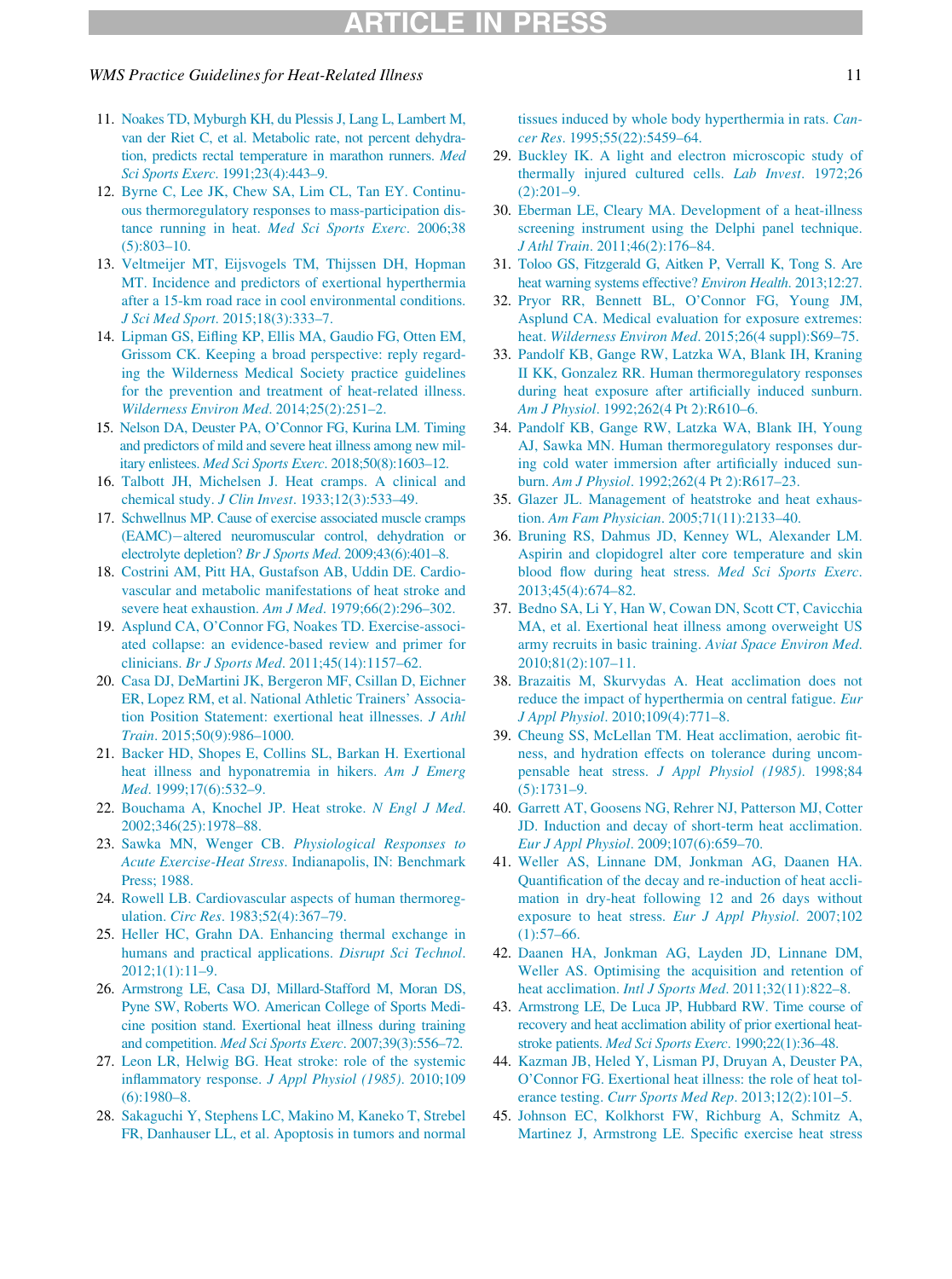[protocol for a triathlete's return from exertional heat](http://refhub.elsevier.com/S1080-6032(18)30199-6/sbref0043) stroke. [Curr Sports Med Rep](http://refhub.elsevier.com/S1080-6032(18)30199-6/sbref0043). 2013;12(2):106–9.

- <span id="page-11-8"></span><span id="page-11-0"></span>46. [Sharwood KA, Collins M, Goedecke JH, Wilson G,](http://refhub.elsevier.com/S1080-6032(18)30199-6/sbref0044) [Noakes TD. Weight changes, medical complications, and](http://refhub.elsevier.com/S1080-6032(18)30199-6/sbref0044) [performance during an Ironman triathlon.](http://refhub.elsevier.com/S1080-6032(18)30199-6/sbref0044) Br J Sports Med[. 2004;38\(6\):718–24.](http://refhub.elsevier.com/S1080-6032(18)30199-6/sbref0044)
- <span id="page-11-9"></span>47. [Wharam PC, Speedy DB, Noakes TD, Thompson JM,](http://refhub.elsevier.com/S1080-6032(18)30199-6/sbref0045) [Reid SA, Holtzhausen LM. NSAID use increases the risk](http://refhub.elsevier.com/S1080-6032(18)30199-6/sbref0045) [of developing hyponatremia during an Ironman triathlon.](http://refhub.elsevier.com/S1080-6032(18)30199-6/sbref0045) [Med Sci Sports Exerc](http://refhub.elsevier.com/S1080-6032(18)30199-6/sbref0045). 2006;38(4):618–22.
- <span id="page-11-10"></span>48. [Maughan RJ, Watson P, Shirreffs SM. Heat and cold:](http://refhub.elsevier.com/S1080-6032(18)30199-6/sbref0046) [what does the environment do to the marathon runner?](http://refhub.elsevier.com/S1080-6032(18)30199-6/sbref0046) Sports Med[. 2007;37\(4-5\):396–9.](http://refhub.elsevier.com/S1080-6032(18)30199-6/sbref0046)
- <span id="page-11-11"></span>49. [Wall BA, Watson G, Peiffer JJ, Abbiss CR, Siegel R,](http://refhub.elsevier.com/S1080-6032(18)30199-6/sbref0047) [Laursen PB. Current hydration guidelines are erroneous:](http://refhub.elsevier.com/S1080-6032(18)30199-6/sbref0047) [dehydration does not impair exercise performance in the](http://refhub.elsevier.com/S1080-6032(18)30199-6/sbref0047) heat. Br J Sports Med. 2015;49(16):1077-83.
- <span id="page-11-18"></span>50. [Sawka MN, Latzka WA, Matott RP, Montain SJ. Hydra](http://refhub.elsevier.com/S1080-6032(18)30199-6/sbref0048)[tion effects on temperature regulation.](http://refhub.elsevier.com/S1080-6032(18)30199-6/sbref0048) Int J Sports Med. [1998;19\(Suppl 2\):S108–10.](http://refhub.elsevier.com/S1080-6032(18)30199-6/sbref0048)
- <span id="page-11-16"></span>51. [Sawka MN, Young AJ, Latzka WA, Neufer PD, Quigley](http://refhub.elsevier.com/S1080-6032(18)30199-6/sbref0049) [MD, Pandolf KB. Human tolerance to heat strain during](http://refhub.elsevier.com/S1080-6032(18)30199-6/sbref0049) [exercise: influence of hydration.](http://refhub.elsevier.com/S1080-6032(18)30199-6/sbref0049) J Appl Physiol (1985). [1992;73\(1\):368–75.](http://refhub.elsevier.com/S1080-6032(18)30199-6/sbref0049)
- <span id="page-11-1"></span>52. [Duffield R, Steinbacher G, Fairchild TJ. The use of](http://refhub.elsevier.com/S1080-6032(18)30199-6/sbref0050) [mixed-method, part-body pre-cooling procedures for](http://refhub.elsevier.com/S1080-6032(18)30199-6/sbref0050) [team-sport athletes training in the heat.](http://refhub.elsevier.com/S1080-6032(18)30199-6/sbref0050) J Strength Cond Res[. 2009;23\(9\):2524–32.](http://refhub.elsevier.com/S1080-6032(18)30199-6/sbref0050)
- <span id="page-11-12"></span><span id="page-11-2"></span>53. [Lemire B, Gagnon D, Jay O, Dorman L, DuCharme MB,](http://refhub.elsevier.com/S1080-6032(18)30199-6/sbref0051) [Kenny GP. Influence of adiposity on cooling efficiency in](http://refhub.elsevier.com/S1080-6032(18)30199-6/sbref0051) [hyperthermic individuals.](http://refhub.elsevier.com/S1080-6032(18)30199-6/sbref0051) Eur J Appl Physiol. 2008;104  $(1):67-74.$
- <span id="page-11-14"></span><span id="page-11-13"></span><span id="page-11-3"></span>54. [Tenaglia SA, McLellan TM, Klentrou PP. Influence of](http://refhub.elsevier.com/S1080-6032(18)30199-6/sbref0052) [menstrual cycle and oral contraceptives on tolerance to](http://refhub.elsevier.com/S1080-6032(18)30199-6/sbref0052) uncompensable heat stress. [Eur J Appl Physiol Occup](http://refhub.elsevier.com/S1080-6032(18)30199-6/sbref0052) Physiol[. 1999;80\(2\):76–83.](http://refhub.elsevier.com/S1080-6032(18)30199-6/sbref0052)
- <span id="page-11-4"></span>55. [Bergeron MF, Devore C, Rice SG. Policy statement—](http://refhub.elsevier.com/S1080-6032(18)30199-6/sbref0053) [Climatic heat stress and exercising children and ado](http://refhub.elsevier.com/S1080-6032(18)30199-6/sbref0053)lescents. Pediatrics[. 2011;128\(3\):e741–e7.](http://refhub.elsevier.com/S1080-6032(18)30199-6/sbref0053)
- 56. [Basu R, Samet JM. Relation between elevated ambient](http://refhub.elsevier.com/S1080-6032(18)30199-6/sbref0054) [temperature and mortality: a review of the epidemiologic](http://refhub.elsevier.com/S1080-6032(18)30199-6/sbref0054) evidence. Epidemiol Rev[. 2002;24\(2\):190–202.](http://refhub.elsevier.com/S1080-6032(18)30199-6/sbref0054)
- <span id="page-11-15"></span>57. [Bouchama A, Dehbi M, Mohamed G, Matthies F, Shoukri](http://refhub.elsevier.com/S1080-6032(18)30199-6/sbref0055) [M, Menne B. Prognostic factors in heat wave related deaths:](http://refhub.elsevier.com/S1080-6032(18)30199-6/sbref0055) a meta-analysis. Arch Intern Med[. 2007;167\(20\):2170–6.](http://refhub.elsevier.com/S1080-6032(18)30199-6/sbref0055)
- <span id="page-11-5"></span>58. [Nelson N, Eichna LW, Horvath SM, Shelley WB, Hatch](http://refhub.elsevier.com/S1080-6032(18)30199-6/sbref0056) [TF. Thermal exchanges of man at high temperatures.](http://refhub.elsevier.com/S1080-6032(18)30199-6/sbref0056) Am J Physiol[. 1947;151\(2\):626–52.](http://refhub.elsevier.com/S1080-6032(18)30199-6/sbref0056)
- <span id="page-11-17"></span><span id="page-11-6"></span>59. [United States Department of the Navy, Bureau of Medi](http://refhub.elsevier.com/S1080-6032(18)30199-6/sbref0057)cine and Surgery. [Manual of Naval Preventive Medicine](http://refhub.elsevier.com/S1080-6032(18)30199-6/sbref0057) (NAVMED P-5010-3)[. Washington, DC: Department of](http://refhub.elsevier.com/S1080-6032(18)30199-6/sbref0057) [the Navy, US Department of Defense; 2009.](http://refhub.elsevier.com/S1080-6032(18)30199-6/sbref0057)
- <span id="page-11-19"></span><span id="page-11-7"></span>60. [Occupational Health and Safety Administration.](http://refhub.elsevier.com/S1080-6032(18)30199-6/sbref0058) OSHA [Technical Manual \(TED1-00-015\)](http://refhub.elsevier.com/S1080-6032(18)30199-6/sbref0058). Washington, DC: [Occupational Health and Safety Administration, US](http://refhub.elsevier.com/S1080-6032(18)30199-6/sbref0058) [Department of Labor; 1999.](http://refhub.elsevier.com/S1080-6032(18)30199-6/sbref0058)
- 61. [National Climactic Data Center.](http://refhub.elsevier.com/S1080-6032(18)30199-6/sbref0059) Heat Index Charts. [Asheville, NC: National Oceanic and Atmospheric](http://refhub.elsevier.com/S1080-6032(18)30199-6/sbref0059) [Administration, National Climactic Data Center; 2000.](http://refhub.elsevier.com/S1080-6032(18)30199-6/sbref0059)
- 62. [Jackson LL, Rosenberg HR. Preventing heat-related illness](http://refhub.elsevier.com/S1080-6032(18)30199-6/sbref0060) [among agricultural workers.](http://refhub.elsevier.com/S1080-6032(18)30199-6/sbref0060) J Agromedicine. 2010;15 [\(3\):200–15.](http://refhub.elsevier.com/S1080-6032(18)30199-6/sbref0060)
- 63. [Armstrong LE, Johnson EC, Casa DJ, Ganio MS, McDer](http://refhub.elsevier.com/S1080-6032(18)30199-6/sbref0061)[mott BP, Yamamoto LM, et al. The American football](http://refhub.elsevier.com/S1080-6032(18)30199-6/sbref0061) [uniform: uncompensable heat stress and hyperthermic](http://refhub.elsevier.com/S1080-6032(18)30199-6/sbref0061) exhaustion. J Athl Train[. 2010;45\(2\):117–27.](http://refhub.elsevier.com/S1080-6032(18)30199-6/sbref0061)
- 64. [Porter AM. Heat illness and soldiers.](http://refhub.elsevier.com/S1080-6032(18)30199-6/sbref0062) Mil Med. 1993;158 [\(9\):606–9.](http://refhub.elsevier.com/S1080-6032(18)30199-6/sbref0062)
- 65. [Biery Jr JC, Blivin SJ, Pyne SW. Training in ACSM black](http://refhub.elsevier.com/S1080-6032(18)30199-6/sbref0063) [flag heat stress conditions: how US marines do it.](http://refhub.elsevier.com/S1080-6032(18)30199-6/sbref0063) Curr Sports Med Rep[. 2010;9\(3\):148–54.](http://refhub.elsevier.com/S1080-6032(18)30199-6/sbref0063)
- 66. [Armstrong LE, Crago AE, Adams R, Roberts WO, Mar](http://refhub.elsevier.com/S1080-6032(18)30199-6/sbref0064)[esh CM. Whole-body cooling of hyperthermic runners:](http://refhub.elsevier.com/S1080-6032(18)30199-6/sbref0064) [comparison of two field therapies.](http://refhub.elsevier.com/S1080-6032(18)30199-6/sbref0064) Am J Emerg Med. [1996;14\(4\):355–8.](http://refhub.elsevier.com/S1080-6032(18)30199-6/sbref0064)
- 67. [Hadad E, Moran DS, Epstein Y. Cooling heat stroke](http://refhub.elsevier.com/S1080-6032(18)30199-6/sbref0065) [patients by available field measures.](http://refhub.elsevier.com/S1080-6032(18)30199-6/sbref0065) Intensive Care Med. [2004;30\(2\):338.](http://refhub.elsevier.com/S1080-6032(18)30199-6/sbref0065)
- 68. [Hadad E, Rav-Acha M, Heled Y, Epstein Y, Moran DS.](http://refhub.elsevier.com/S1080-6032(18)30199-6/sbref0066) [Heat stroke: a review of cooling methods.](http://refhub.elsevier.com/S1080-6032(18)30199-6/sbref0066) Sports Med. [2004;34\(8\):501–11.](http://refhub.elsevier.com/S1080-6032(18)30199-6/sbref0066)
- 69. [Shapiro Y, Seidman DS. Field and clinical observations](http://refhub.elsevier.com/S1080-6032(18)30199-6/sbref0067) [of exertional heat stroke patients.](http://refhub.elsevier.com/S1080-6032(18)30199-6/sbref0067) Med Sci Sports Exerc. [1990;22\(1\):6–14.](http://refhub.elsevier.com/S1080-6032(18)30199-6/sbref0067)
- 70. [Schwellnus MP, Derman EW, Noakes TD. Aetiology of](http://refhub.elsevier.com/S1080-6032(18)30199-6/sbref0068) [skeletal muscle](http://refhub.elsevier.com/S1080-6032(18)30199-6/sbref0068) ['cramps' during exercise: a novel hypoth](http://refhub.elsevier.com/S1080-6032(18)30199-6/sbref0068)esis. J Sports Sci[. 1997;15\(3\):277–85.](http://refhub.elsevier.com/S1080-6032(18)30199-6/sbref0068)
- 71. [Lugo-Amador NM, Rothenhaus](http://refhub.elsevier.com/S1080-6032(18)30199-6/sbref0069) T, Moyer P. Heat-related illness. [Emerg Med Clin North Am](http://refhub.elsevier.com/S1080-6032(18)30199-6/sbref0069). 2004;22(2):315–27. viii.
- 72. [Canpolat U, Bayazit Y, Aytemir K. Brugada syndrome](http://refhub.elsevier.com/S1080-6032(18)30199-6/sbref0070) [unmasked by heat exhaustion.](http://refhub.elsevier.com/S1080-6032(18)30199-6/sbref0070) Ann Noninvasive Electrocardiol[. 2017;22\(1\).](http://refhub.elsevier.com/S1080-6032(18)30199-6/sbref0070)
- 73. [Molina Borao I, Calvo Galiano N, Urmeneta Ulloa J, Rivero](http://refhub.elsevier.com/S1080-6032(18)30199-6/sbref0071) [Fernandez E, Oloriz Sanjuan T, Asso Abadia A. Heat wave:](http://refhub.elsevier.com/S1080-6032(18)30199-6/sbref0071) [a trigger of electrical storm in a patient with Brugada](http://refhub.elsevier.com/S1080-6032(18)30199-6/sbref0071) syndrome. [Rev Esp Cardiol \(Engl Ed.\)](http://refhub.elsevier.com/S1080-6032(18)30199-6/sbref0071). 2016;69(12): [1228–30.](http://refhub.elsevier.com/S1080-6032(18)30199-6/sbref0071)
- 74. [Binkley HM, Beckett J, Casa DJ, Kleiner DM, Plummer PE.](http://refhub.elsevier.com/S1080-6032(18)30199-6/sbref0072) [National Athletic Trainers' Association position statement:](http://refhub.elsevier.com/S1080-6032(18)30199-6/sbref0072) [exertional heat illnesses.](http://refhub.elsevier.com/S1080-6032(18)30199-6/sbref0072) J Athl Train. 2002;37(3):329–43.
- 75. [Casa DJ, Becker SM, Ganio MS, Brown CM, Yeargin](http://refhub.elsevier.com/S1080-6032(18)30199-6/sbref0073) [SW, Roti MW, et al. Validity of devices that assess body](http://refhub.elsevier.com/S1080-6032(18)30199-6/sbref0073) [temperature during outdoor exercise in the heat.](http://refhub.elsevier.com/S1080-6032(18)30199-6/sbref0073) J Athl Train[. 2007;42\(3\):333–42.](http://refhub.elsevier.com/S1080-6032(18)30199-6/sbref0073)
- 76. [Gonzalez-Alonso J, Calbet JA, Nielsen B. Metabolic and](http://refhub.elsevier.com/S1080-6032(18)30199-6/sbref0074) [thermodynamic responses to dehydration-induced reduc](http://refhub.elsevier.com/S1080-6032(18)30199-6/sbref0074)[tions in muscle blood flow in exercising humans.](http://refhub.elsevier.com/S1080-6032(18)30199-6/sbref0074) J Physiol[. 1999;520\(Pt 2\):577–89.](http://refhub.elsevier.com/S1080-6032(18)30199-6/sbref0074)
- 77. [Casa DJ, Armstrong LE, Hillman SK, Montain SJ, Reiff](http://refhub.elsevier.com/S1080-6032(18)30199-6/sbref0075) [RV, Rich BS, et al. National Athletic Trainers' Association](http://refhub.elsevier.com/S1080-6032(18)30199-6/sbref0075) [position statement: fluid replacement for athletes.](http://refhub.elsevier.com/S1080-6032(18)30199-6/sbref0075) J Athl Train[. 2000;35\(2\):212–24.](http://refhub.elsevier.com/S1080-6032(18)30199-6/sbref0075)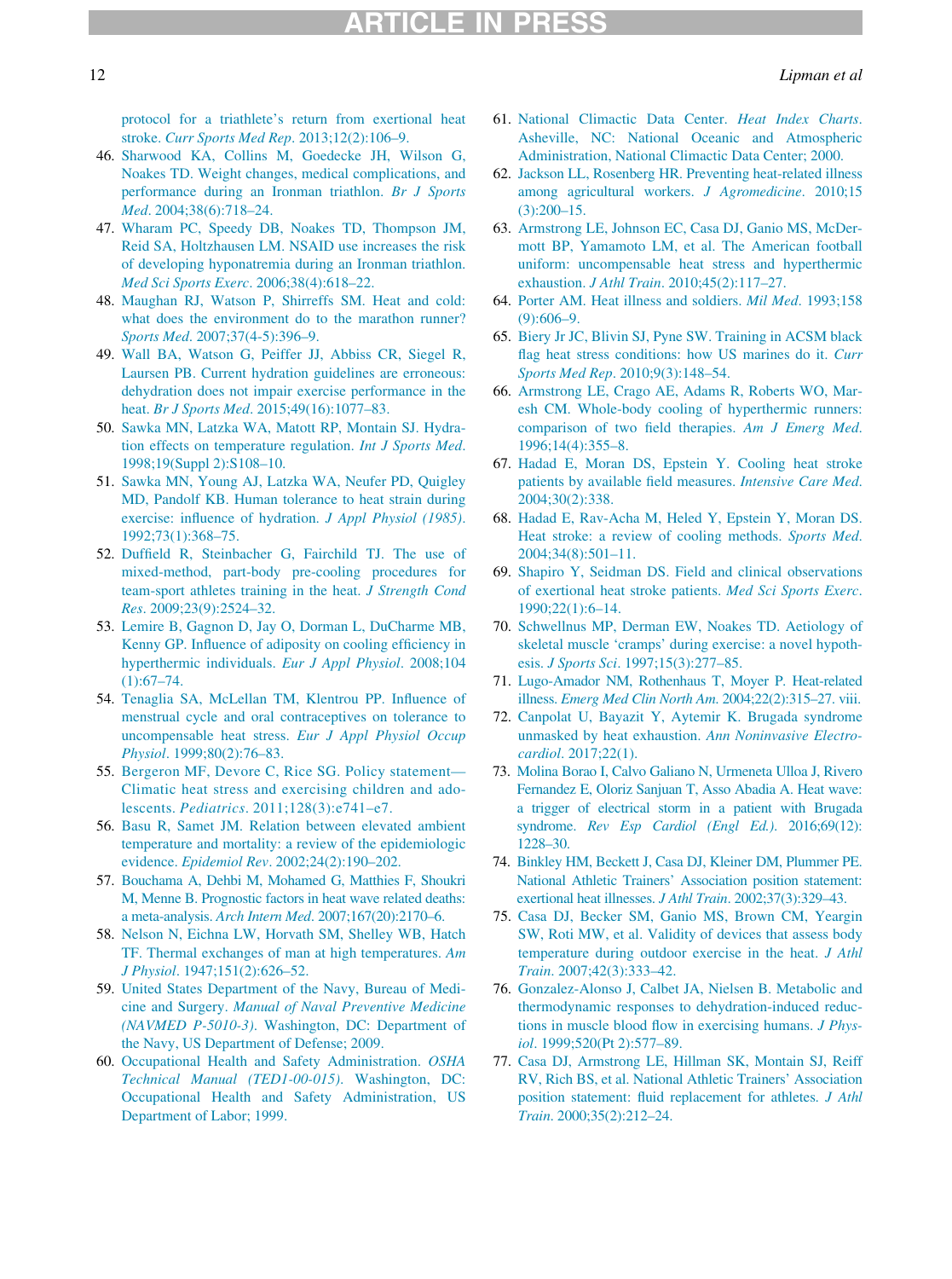#### WMS Practice Guidelines for Heat-Related Illness 13

- <span id="page-12-12"></span><span id="page-12-11"></span>78. [Lopez RM, Casa DJ, Jensen KA, DeMartini JK, Pagnotta](http://refhub.elsevier.com/S1080-6032(18)30199-6/sbref0076) [KD, Ruiz RC, et al. Examining the influence of hydration](http://refhub.elsevier.com/S1080-6032(18)30199-6/sbref0076) [status on physiological responses and running speed dur](http://refhub.elsevier.com/S1080-6032(18)30199-6/sbref0076)[ing trail running in the heat with controlled exercise inten](http://refhub.elsevier.com/S1080-6032(18)30199-6/sbref0076)sity. J Strength Cond Res[. 2011;25\(11\):2944–54.](http://refhub.elsevier.com/S1080-6032(18)30199-6/sbref0076)
- 79. [Sawka MN. Physiological consequences of hypohydra](http://refhub.elsevier.com/S1080-6032(18)30199-6/sbref0077)[tion: exercise performance and thermoregulation.](http://refhub.elsevier.com/S1080-6032(18)30199-6/sbref0077) Med Sci Sports Exerc[. 1992;24\(6\):657–70.](http://refhub.elsevier.com/S1080-6032(18)30199-6/sbref0077)
- <span id="page-12-14"></span>80. [Castellani JW, Maresh CM, Armstrong LE, Kenefick](http://refhub.elsevier.com/S1080-6032(18)30199-6/sbref0078) [RW, Riebe D, Echegaray M, et al. Intravenous vs. oral](http://refhub.elsevier.com/S1080-6032(18)30199-6/sbref0078) [rehydration: effects on subsequent exercise-heat stress.](http://refhub.elsevier.com/S1080-6032(18)30199-6/sbref0078) J Appl Physiol (1985)[. 1997;82\(3\):799–806.](http://refhub.elsevier.com/S1080-6032(18)30199-6/sbref0078)
- <span id="page-12-16"></span><span id="page-12-15"></span><span id="page-12-0"></span>81. [Epstein Y, Shani Y, Moran DS, Shapiro Y. Exertional](http://refhub.elsevier.com/S1080-6032(18)30199-6/sbref0079) [heat stroke](http://refhub.elsevier.com/S1080-6032(18)30199-6/sbref0079)-[the prevention of a medical emergency.](http://refhub.elsevier.com/S1080-6032(18)30199-6/sbref0079) [J Basic Clin Physiol Pharmacol](http://refhub.elsevier.com/S1080-6032(18)30199-6/sbref0079). 2000;11(4):395–401.
- <span id="page-12-1"></span>82. [Hostler D, Reis SE, Bednez JC, Kerin S, Suyama J. Com](http://refhub.elsevier.com/S1080-6032(18)30199-6/sbref0080)[parison of active cooling devices with passive cooling for](http://refhub.elsevier.com/S1080-6032(18)30199-6/sbref0080) [rehabilitation of firefighters performing exercise in ther](http://refhub.elsevier.com/S1080-6032(18)30199-6/sbref0080)[mal protective clothing: a report from the Fireground](http://refhub.elsevier.com/S1080-6032(18)30199-6/sbref0080) [Rehab Evaluation \(FIRE\) trial.](http://refhub.elsevier.com/S1080-6032(18)30199-6/sbref0080) Prehosp Emerg Care. [2010;14\(3\):300–9.](http://refhub.elsevier.com/S1080-6032(18)30199-6/sbref0080)
- <span id="page-12-18"></span><span id="page-12-17"></span><span id="page-12-2"></span>83. [Hew-Butler T, Rosner MH, Fowkes-Godek S, Dugas JP,](http://refhub.elsevier.com/S1080-6032(18)30199-6/sbref0081) [Hoffman MD, Lewis DP, et al. Statement of the Third](http://refhub.elsevier.com/S1080-6032(18)30199-6/sbref0081) [International Exercise-Associated Hyponatremia Consen](http://refhub.elsevier.com/S1080-6032(18)30199-6/sbref0081)[sus Development Conference, Carlsbad, California, 2015.](http://refhub.elsevier.com/S1080-6032(18)30199-6/sbref0081) Clin J Sport Med[. 2015;25\(4\):303–20.](http://refhub.elsevier.com/S1080-6032(18)30199-6/sbref0081)
- <span id="page-12-19"></span><span id="page-12-3"></span>84. [McArdle WD, Magel JR, Lesmes GR, Pechar GS. Meta](http://refhub.elsevier.com/S1080-6032(18)30199-6/sbref0082)[bolic and cardiovascular adjustment to work in air and](http://refhub.elsevier.com/S1080-6032(18)30199-6/sbref0082) [water at 18, 25, and 33 degrees C.](http://refhub.elsevier.com/S1080-6032(18)30199-6/sbref0082) J Appl Physiol. [1976;40\(1\):85–90.](http://refhub.elsevier.com/S1080-6032(18)30199-6/sbref0082)
- <span id="page-12-20"></span><span id="page-12-4"></span>85. [Noakes TD. Body cooling as a method for reducing](http://refhub.elsevier.com/S1080-6032(18)30199-6/sbref0083) hyperthermia. S Afr Med J[. 1986;70\(6\):373–4.](http://refhub.elsevier.com/S1080-6032(18)30199-6/sbref0083)
- <span id="page-12-5"></span>86. [Proulx CI, Ducharme MB, Kenny GP. Effect of water](http://refhub.elsevier.com/S1080-6032(18)30199-6/sbref0084) [temperature on cooling efficiency during hyperthermia in](http://refhub.elsevier.com/S1080-6032(18)30199-6/sbref0084) humans. J Appl Physiol (1985)[. 2003;94\(4\):1317–23.](http://refhub.elsevier.com/S1080-6032(18)30199-6/sbref0084)
- <span id="page-12-6"></span>87. [Cooper KE. Physiology of hypothermia.](http://refhub.elsevier.com/S1080-6032(18)30199-6/sbref0085) Br J Anaesth. [1959;31\(3\):96–105.](http://refhub.elsevier.com/S1080-6032(18)30199-6/sbref0085)
- <span id="page-12-21"></span><span id="page-12-7"></span>88. [Proulx CI, Ducharme MB, Kenny GP. Safe cooling limits](http://refhub.elsevier.com/S1080-6032(18)30199-6/sbref0086) [from exercise-induced hyperthermia.](http://refhub.elsevier.com/S1080-6032(18)30199-6/sbref0086) Eur J Appl Physiol. [2006;96\(4\):434–45.](http://refhub.elsevier.com/S1080-6032(18)30199-6/sbref0086)
- 89. [Wyndham CH, Strydom NB, Cooke HM, Maritz JS,](http://refhub.elsevier.com/S1080-6032(18)30199-6/sbref0087) [Morrison JF, Fleming PW, et al. Methods of cooling sub](http://refhub.elsevier.com/S1080-6032(18)30199-6/sbref0087)[jects with hyperpyrexia.](http://refhub.elsevier.com/S1080-6032(18)30199-6/sbref0087) J Appl Physiol. 1959;14:771–6.
- <span id="page-12-8"></span>90. [Ferris EB, Blankenhorn MA, Robinson HW, Cullen GE.](http://refhub.elsevier.com/S1080-6032(18)30199-6/sbref0088) [Heat stroke: clinical and chemical observations on](http://refhub.elsevier.com/S1080-6032(18)30199-6/sbref0088) 44 cases. J Clin Invest[. 1938;17\(3\):249–62.](http://refhub.elsevier.com/S1080-6032(18)30199-6/sbref0088)
- <span id="page-12-13"></span>91. [Casa DJ, McDermott BP, Lee EC, Yeargin SW, Arm](http://refhub.elsevier.com/S1080-6032(18)30199-6/sbref0089)[strong LE, Maresh CM. Cold water immersion: the gold](http://refhub.elsevier.com/S1080-6032(18)30199-6/sbref0089) [standard for exertional heatstroke treatment.](http://refhub.elsevier.com/S1080-6032(18)30199-6/sbref0089) Exerc Sport Sci Rev[. 2007;35\(3\):141–9.](http://refhub.elsevier.com/S1080-6032(18)30199-6/sbref0089)
- <span id="page-12-9"></span>92. [O'Connor JP. Simple and effective method to lower body](http://refhub.elsevier.com/S1080-6032(18)30199-6/sbref0090) [core temperatures of hyperthermic patients.](http://refhub.elsevier.com/S1080-6032(18)30199-6/sbref0090) Am J Emerg Med[. 2017;35\(6\):881–4.](http://refhub.elsevier.com/S1080-6032(18)30199-6/sbref0090)
- <span id="page-12-10"></span>93. [Costrini A. Emergency treatment of exertional heatstroke](http://refhub.elsevier.com/S1080-6032(18)30199-6/sbref0091) [and comparison of whole body cooling techniques.](http://refhub.elsevier.com/S1080-6032(18)30199-6/sbref0091) Med Sci Sports Exerc[. 1990;22\(1\):15–8.](http://refhub.elsevier.com/S1080-6032(18)30199-6/sbref0091)
- 94. [Khogali M, Weiner JS. Heat stroke: report on 18 cases.](http://refhub.elsevier.com/S1080-6032(18)30199-6/sbref0092) Lancet[. 1980;2\(8189\):276–8.](http://refhub.elsevier.com/S1080-6032(18)30199-6/sbref0092)
- 95. [Khogali M, al Khawashi M. Heat stroke during the Mak](http://refhub.elsevier.com/S1080-6032(18)30199-6/sbref0093)kah pilgrimage. Saudi Med J[. 1981;2:85–93.](http://refhub.elsevier.com/S1080-6032(18)30199-6/sbref0093)
- 96. [Al-Aska AK, Abu-Aisha H, Yaqub B, Al-Harthi SS, Sal](http://refhub.elsevier.com/S1080-6032(18)30199-6/sbref0094)[lam A. Simplified cooling bed for heatstroke.](http://refhub.elsevier.com/S1080-6032(18)30199-6/sbref0094) Lancet. [1987;1\(8529\):381.](http://refhub.elsevier.com/S1080-6032(18)30199-6/sbref0094)
- 97. [Hee-Nee P, Rupeng M, Lee VJ, Chua WC, Seet B. Treat](http://refhub.elsevier.com/S1080-6032(18)30199-6/sbref0095)[ment of exertional heat injuries with portable body cool](http://refhub.elsevier.com/S1080-6032(18)30199-6/sbref0095)[ing unit in a mass endurance event.](http://refhub.elsevier.com/S1080-6032(18)30199-6/sbref0095) Am J Emerg Med. [2010;28\(2\):246–8.](http://refhub.elsevier.com/S1080-6032(18)30199-6/sbref0095)
- 98. [Platt M, Vicario S.](http://refhub.elsevier.com/S1080-6032(18)30199-6/sbref0096) Rosen'[s Emergency Medicine](http://refhub.elsevier.com/S1080-6032(18)30199-6/sbref0096). 7th ed. [Philadelphia, PA: Mosby; 2009.](http://refhub.elsevier.com/S1080-6032(18)30199-6/sbref0096)
- 99. [Kielblock AJ, Van Rensburg JP, Franz RM. Body cooling](http://refhub.elsevier.com/S1080-6032(18)30199-6/sbref0097) [as a method for reducing hyperthermia. An evaluation of](http://refhub.elsevier.com/S1080-6032(18)30199-6/sbref0097) techniques. S Afr Med J[. 1986;69\(6\):378–80.](http://refhub.elsevier.com/S1080-6032(18)30199-6/sbref0097)
- 100. [Richards D, Richards R, Schofield PJ, Ross V, Sutton](http://refhub.elsevier.com/S1080-6032(18)30199-6/sbref0098) [JR. Management of heat exhaustion in Sydney](http://refhub.elsevier.com/S1080-6032(18)30199-6/sbref0098)'[s the](http://refhub.elsevier.com/S1080-6032(18)30199-6/sbref0098) [Sun City-to-Surf run runners.](http://refhub.elsevier.com/S1080-6032(18)30199-6/sbref0098) Med J Aust. 1979;2 [\(9\):457–61.](http://refhub.elsevier.com/S1080-6032(18)30199-6/sbref0098)
- 101. [Phan S, Lissoway J, Lipman GS. Chemical cold packs may](http://refhub.elsevier.com/S1080-6032(18)30199-6/sbref0099) [provide insufficient enthalpy change for treatment of](http://refhub.elsevier.com/S1080-6032(18)30199-6/sbref0099) hyperthermia. [Wilderness Environ Med](http://refhub.elsevier.com/S1080-6032(18)30199-6/sbref0099). 2013;24(1):37–41.
- 102. [Lissoway JB, Lipman GS, Grahn DA, Cao VH, Shaheen](http://refhub.elsevier.com/S1080-6032(18)30199-6/sbref0100) [M, Phan S, et al. Novel application of chemical cold](http://refhub.elsevier.com/S1080-6032(18)30199-6/sbref0100) [packs for treatment of exercise-induced hyperthermia: a](http://refhub.elsevier.com/S1080-6032(18)30199-6/sbref0100) [randomized controlled trial.](http://refhub.elsevier.com/S1080-6032(18)30199-6/sbref0100) Wilderness Environ Med. [2015;26\(2\):173–9.](http://refhub.elsevier.com/S1080-6032(18)30199-6/sbref0100)
- 103. [Saper CB, Breder CD. Endogenous pyrogens in the CNS:](http://refhub.elsevier.com/S1080-6032(18)30199-6/sbref0101) [role in the febrile response.](http://refhub.elsevier.com/S1080-6032(18)30199-6/sbref0101) Prog Brain Res. 1992;93:419–28. discussion  $428-9$ .
- 104. [Downey JA, Darling RC. Effect of salicylates on eleva](http://refhub.elsevier.com/S1080-6032(18)30199-6/sbref0102)[tion of body temperature during exercise.](http://refhub.elsevier.com/S1080-6032(18)30199-6/sbref0102) J Appl Physiol. [1962;17:323–5.](http://refhub.elsevier.com/S1080-6032(18)30199-6/sbref0102)
- 105. [Johnson SC, Ruhling RO. Aspirin in exercise-induced](http://refhub.elsevier.com/S1080-6032(18)30199-6/sbref0103) [hyperthermia. Evidence for and against its role.](http://refhub.elsevier.com/S1080-6032(18)30199-6/sbref0103) Sports Med[. 1985;2\(1\):1–7.](http://refhub.elsevier.com/S1080-6032(18)30199-6/sbref0103)
- 106. [Beller GA, Boyd 3rd AE. Heat stroke: a report of 13 conse](http://refhub.elsevier.com/S1080-6032(18)30199-6/sbref0104)[cutive cases without mortality despite severe hyperpyrexia](http://refhub.elsevier.com/S1080-6032(18)30199-6/sbref0104) [and neurologic dysfunction.](http://refhub.elsevier.com/S1080-6032(18)30199-6/sbref0104) Mil Med. 1975;140(7):464–7.
- 107. [Demartini JK, Casa DJ, Stearns R, Belval L, Crago A,](http://refhub.elsevier.com/S1080-6032(18)30199-6/sbref0105) [Davis R, et al. Effectiveness of cold water immersion in](http://refhub.elsevier.com/S1080-6032(18)30199-6/sbref0105) [the treatment of exertional heat stroke at the Falmouth](http://refhub.elsevier.com/S1080-6032(18)30199-6/sbref0105) Road Race. [Med Sci Sports Exerc](http://refhub.elsevier.com/S1080-6032(18)30199-6/sbref0105). 2015;47(2):240–5.
- 108. [O'Donnell Jr TF. Acute heat stroke. Epidemiologic, bio](http://refhub.elsevier.com/S1080-6032(18)30199-6/sbref0106)[chemical, renal, and coagulation studies.](http://refhub.elsevier.com/S1080-6032(18)30199-6/sbref0106) JAMA. 1975; [234\(8\):824–8.](http://refhub.elsevier.com/S1080-6032(18)30199-6/sbref0106)
- 109. [Bouchama A, Dehbi M, Chaves-Carballo E. Cooling and](http://refhub.elsevier.com/S1080-6032(18)30199-6/sbref0107) [hemodynamic management in heatstroke: practical rec](http://refhub.elsevier.com/S1080-6032(18)30199-6/sbref0107)ommendations. Crit Care[. 2007;11\(3\):R54.](http://refhub.elsevier.com/S1080-6032(18)30199-6/sbref0107)
- 110. [Hart GR, Anderson RJ, Crumpler CP, Shulkin A, Reed G,](http://refhub.elsevier.com/S1080-6032(18)30199-6/sbref0108) [Knochel JP. Epidemic classical heat stroke: clinical char](http://refhub.elsevier.com/S1080-6032(18)30199-6/sbref0108)[acteristics and course of 28 patients.](http://refhub.elsevier.com/S1080-6032(18)30199-6/sbref0108) Medicine (Baltimore). 1982;61(3):189-97.
- 111. [Gagnon D, Lemire BB, Casa DJ, Kenny GP. Cold-water](http://refhub.elsevier.com/S1080-6032(18)30199-6/sbref0109) immersion and the treatment [of hyperthermia: using 38.6˚C](http://refhub.elsevier.com/S1080-6032(18)30199-6/sbref0109)